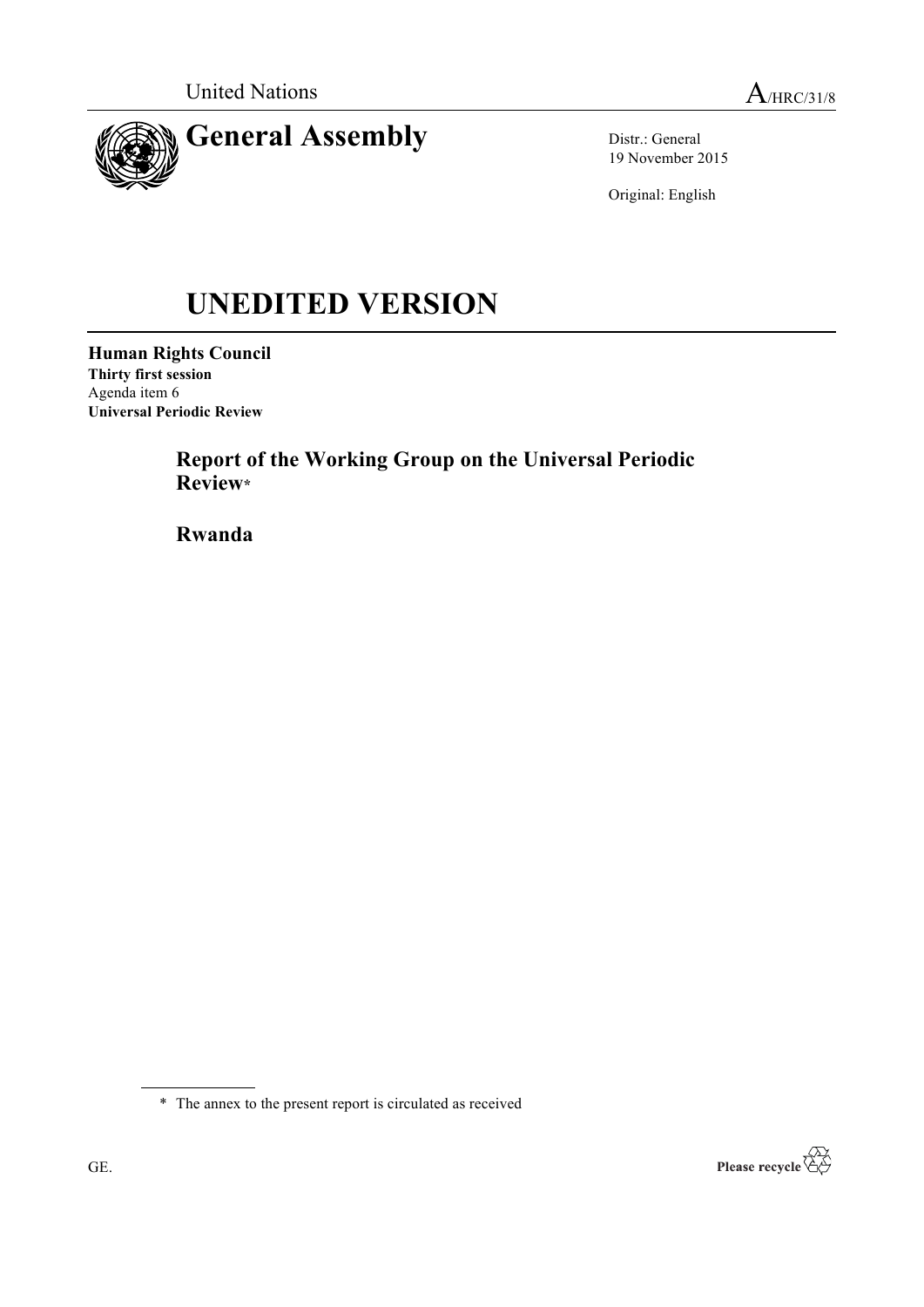# Contents

|       |    | Paragraphs  | Page         |
|-------|----|-------------|--------------|
|       |    | $1 - 4$     | 3            |
|       |    | $5 - 132$   | 3            |
|       | A. | $5 - 25$    | $\mathbf{3}$ |
|       | B. | $26 - 132$  | 6            |
| П     |    | $133 - 136$ | 13           |
| Annex |    |             |              |
|       |    |             |              |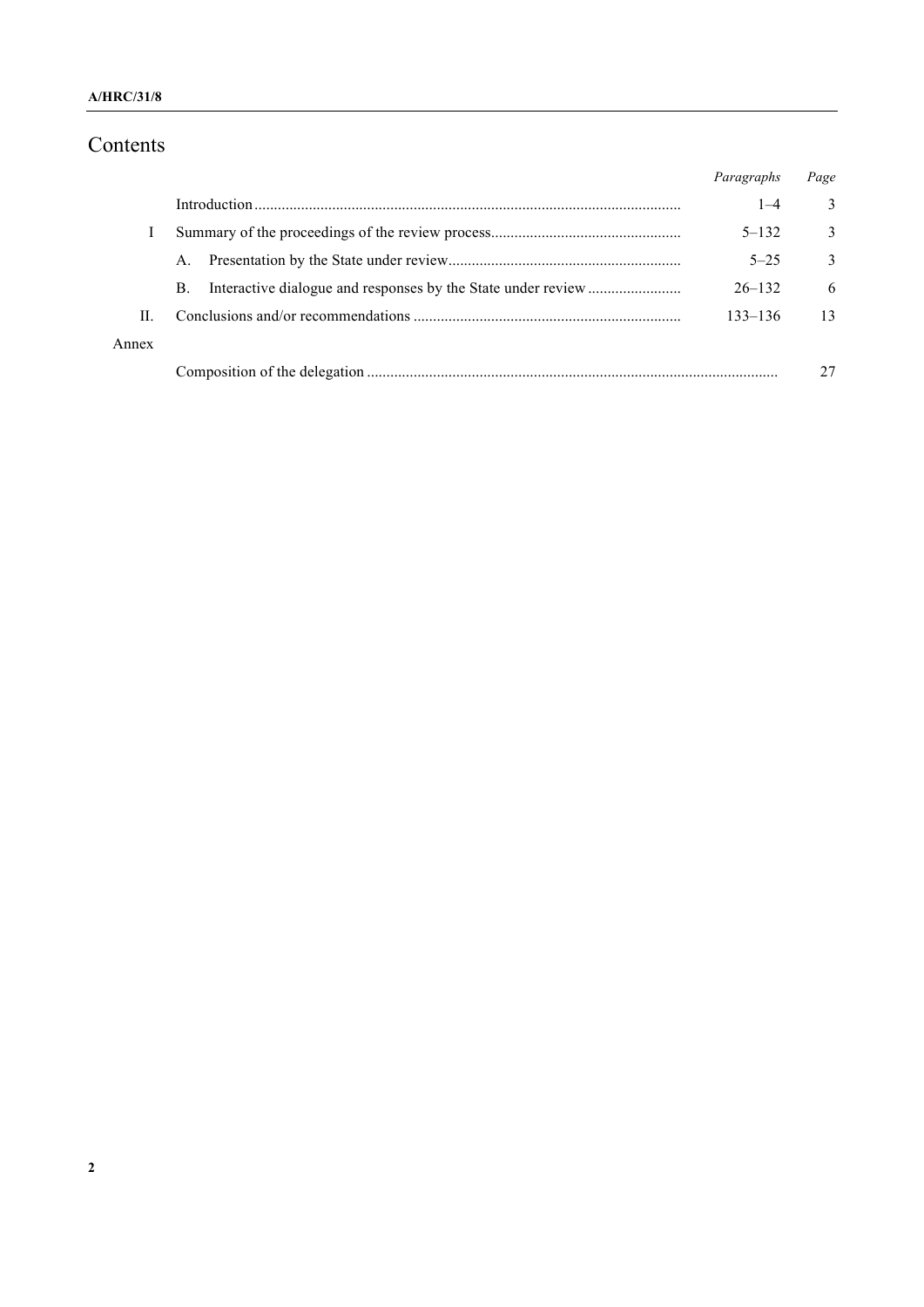# **Introduction**

1. The Working Group on the Universal Periodic Review (UPR), established in accordance with Human Rights Council resolution 5/1 of 18 June 2007, held its twentythird session from 2 to 13 November 2015. The review of Rwanda was held at the  $5<sup>th</sup>$ meeting on 4 November 2015. The delegation of Rwanda was headed by Mr. Johnston Busingye. At its 10th meeting held on 6 November 2015, the Working Group adopted the report on Rwanda.

2. On 13 January 2015, the Human Rights Council selected the following group of rapporteurs (troika) to facilitate the review of Rwanda: Nigeria, Plurinational State of Bolivia and the United Arab Emirates.

3. In accordance with paragraph 15 of the annex to resolution 5/1 and paragraph 5 of the annex to resolution 16/21, the following documents were issued for the review of Rwanda:

(a) A national report submitted/written presentation made in accordance with paragraph 15 (a) (A/HRC/WG.6/23/RWA/1);

A compilation prepared by the Office of the United Nations High Commissioner for Human Rights (OHCHR) in accordance with paragraph 15 (b) (A/HRC/WG.6/23/RWA/2);

(c) A summary prepared by OHCHR in accordance with paragraph 15 (c) (A/HRC/WG.6/23/RWA/3).

4. A list of questions prepared in advance by Czech Republic, German, Mexico, the Netherlands, Norway, Slovenia, Spain, Sweden, the United Kingdom of Great Britain and Northern Ireland, and the United States of America was transmitted to Rwanda through the troika. These questions are available on the extranet of the UPR.

## **I. Summary of the proceedings of the review process**

#### **A. Presentation by the State under review**

5. The delegation stated that Rwanda had implemented 63 of 67 recommendations that had been received in the 2011 Review and that implementation of the remaining recommendations was in progress. Rwanda was now a State Party to 8 core United Nations Human Rights Instruments. Since the last review, Rwanda had ratified the Optional Protocols to the Convention against Torture and to the Convention on Economic, Social and Cultural Rights. Rwanda was up to date in reporting to the relevant Treaty Bodies. Rwanda issued a standing invitation to all UN Special Procedures and since the last review three special rapporteurs visited Rwanda. Rwanda looked forward to welcoming others.

6. Rwanda's current dispensation was based on a political culture that values diversity and consensus building. Rwandans were at the centre of planning processes and were active participants in the implementation of programmes that impacted their lives, finding homegrown solutions to the specific challenges faced.

7. The delegation recalled that between 1990 and 1994, Rwanda had a GDP growth rate of - 11.4 percent with Government revenue sustaining less than 20 percent of the national budget and most Rwandans lived in poverty or extreme poverty. GDP growth rate now stood at 7 percent and Government revenue was able to sustain 66 percent of the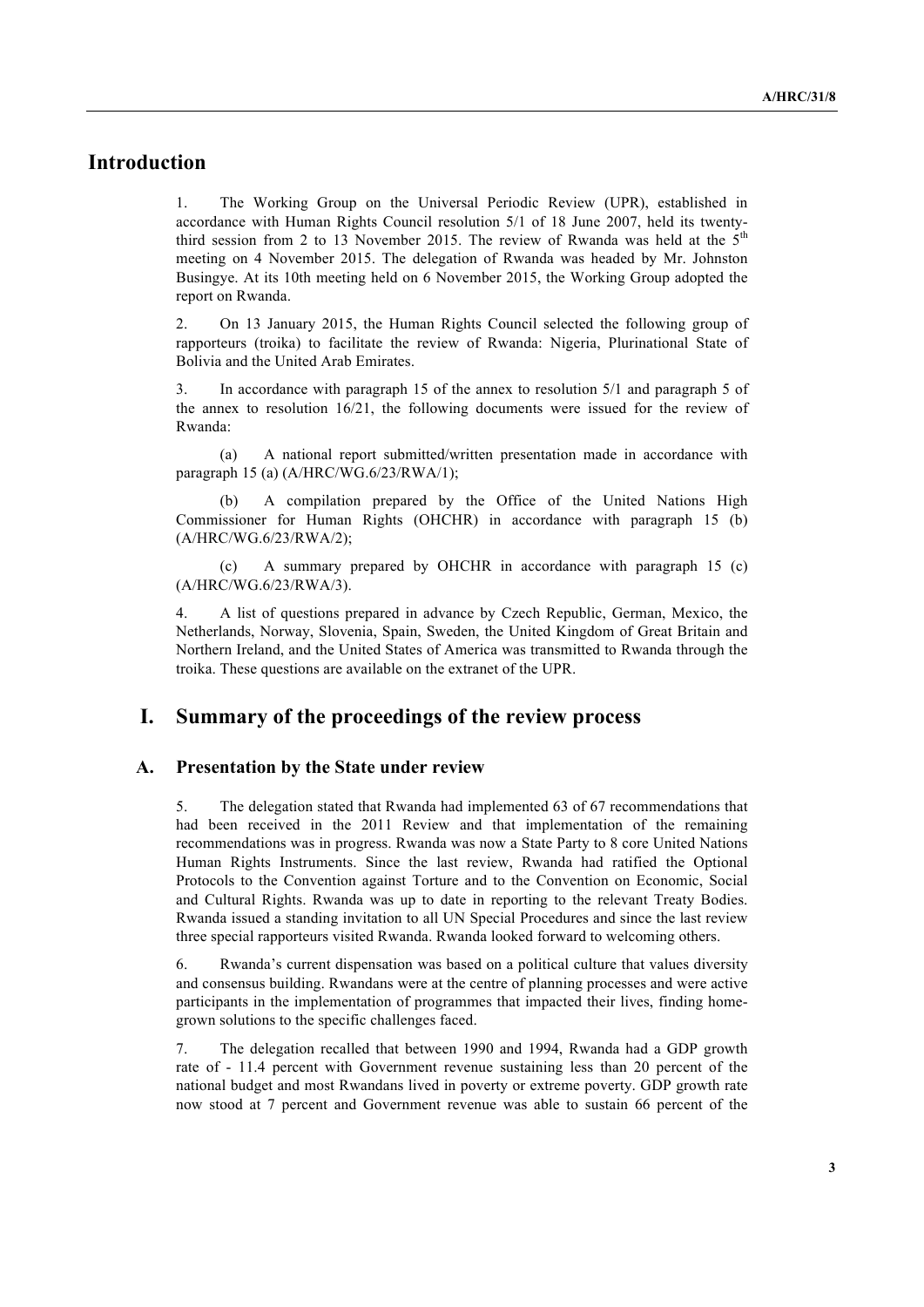national budget. Extreme poverty has been nearly eradicated and poverty has also been substantially reduced.

8. The majority of Rwandans had some form of health insurance. Free 12-year basis education was guaranteed for all children. Rwanda had the highest representation of women in Parliament in the world.

9. Since the brutal murder of over one million people 21 years ago, the Government has worked deliberately to mend the fabric of society and create a national identity. Today, the people were proud Rwandans, focused on entrenching their "Rwandaness" over narrow and artificial ethnic divisions. The Government has invested in creating the legal and institutional structures to support this new dispensation.

10. Since 2011, key institutions for the protection of human rights have been created such as the National Commission for Children, the National Council for Persons with Disabilities and the Rwanda Governance Board which is responsible for promoting good governance and for creating an enabling environment for civil society organisations and media.

11. The Constitution underscores the central role of human rights and dedicates fortyone Articles to the guarantee of fundamental human freedoms including all of the human rights stipulated in the Universal Declaration of Human Rights, the Convention on Civil and Political Rights and the Convention on Economic, Social and Cultural Rights. Various enabling laws have been developed over the last twenty-one years. In particular, the land scape for the guarantee of freedom of expression, access to information, freedom of association and assembly have perhaps experienced the most dynamic changes over the last four and half years.

12. The delegation elaborated on key achievements in the implementation of the recommendations from the review and responded to advance questions. On the issues of access to Justice and rule of law, the delegation stated that the Ministry of Justice was now decentralised. All 30 districts have access to justice officers. The main ethos of the justice system was the need to promote reconciliation and arbitration over conflict and not an over dependence on the formal justice system. It has been demonstrated that this model works with the remarkable success of the Gacaca courts. Mediation committees, known locally as "Abunzi", have been established to resolve disputes arising in communities, thereby reducing the need to approach the formal justice system.

13. The delegation stated that the Judiciary is under the High Council of the Judiciary, a constitutional body presided over by the Chief Justice. The Judiciary also enjoyed administrative and financial autonomy. Significant resources have been invested in the development of the Judiciary in relation to the quality and impartiality of the Judgements issued, and improvements in the infrastructure of the courts.

14. With regard to allegations of disappearance, investigations have shown that in the cases of many individuals, relevant information had not been shared with the police or any other Government agency that might have been able to effectively respond. Rwanda was better equipped to investigate and verify claims through electronic national identification systems. The names were also checked in the data base of the Prisons System. Some individuals reported missing was found to be serving prison sentences. Of the 175 alleged disappearances that had been brought to the Government's attention by the Diplomatic Corps, 158 cases were never reported to the police, the names of 89 persons could not be matched to the National Identification database and several others were found in prison serving lawfully imposed sentences.

15. In relation to the conditions of detention facilities, The Rwanda Correctional Services was recently recognised by the International Corrections and Prisons Association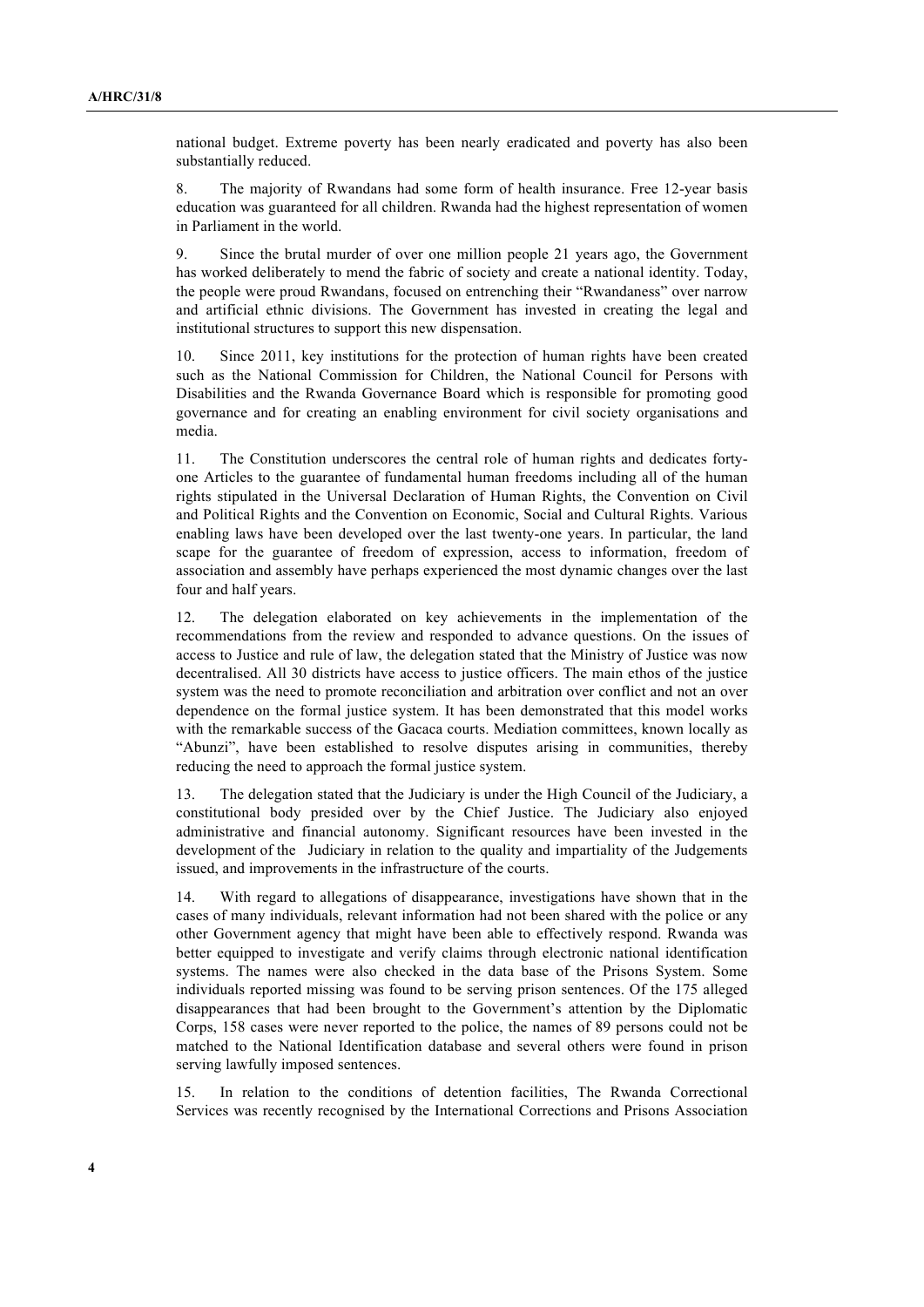for its efforts at improving the health and well-being of prisoners and for the use of environmentally sound practices in prisons.

16. Rwanda's obligations under the International Covenant on Civil and Political Rights as well as the Convention against Torture, were taken very seriously. A national preventive mechanism for the prevention of torture was in the process of being established. All security forces including the military and police were required to uphold the tenets of these important international standards in the conduct of their work, and failing to so would result in disciplinary as well as legal action. Allegations of misconduct can be reported directly to the department of legal affairs of the Rwanda National Police, even anonymously. Complaints may also be addressed to the Office of the Ombudsman, the National Commission of Human Rights or the two Parliamentary Committees on Human Rights.

17. All detention facilities in Rwanda were legally provided for and documented in accordance with established National and International standards. In addition, all places of detention were regularly inspected by public institutions such as the National Public Prosecution Authority and independent institutions such as the National Commission for Human Rights as well as various independent organisations such as the International Committee of the Red Cross.

18. However, a clear distinction must be drawn between places of detention and transition or rehabilitation centres such as Gikondo, Gitagata, Iwawa and Nyagatare. In rehabilitation centres the focus is on rehabilitation and reintegration. Each person is assessed and supported to reunite with family or undergo rehabilitation and learn a trade to prevent relapse.

19. Since the first review, the Government has initiated and implemented reforms, primarily aimed at expanding media freedoms, creating a media that is citizen centred, boosting the media industry and investing and bringing in self-regulation. The impact of the reforms has brought about growth in the media sector. Since 2011, radio stations increased by from 23 to 35; televisions stations have increased 1 to 6, with 5 stations being private; websites from 0 to 80; newspapers have increased from 15 to 57; and the number of accredited journalists have more than doubled. Also, Rwanda has moved from an analogue to a digital platform.

20. Rwanda was one of the only 11 African countries to have introduced an Access to information Law. The satisfaction of citizen with access to information as measured by the Rwanda Governance scorecard has grown from 52 percent in 2012 to 76 in 2014.

21. Between 1962 and 2012 there were 350 registered civil society organisations in Rwanda. As of 2012 there were over 1600 registered civil society organizations. Before 2011, an organisation seeking registration would have to approach several different agencies to complete the process. Currently, all local civil society organizations, political parties and faith based organisations were registered by the Rwanda Governance Board. International non-governmental organisations were registered by a specific department in the national Immigration Service. There were currently 174 international organisations registered and in operation. The Directorate of Immigration was currently overhauling its registration process to make the process completely accessible online.

22. In relation to the concern relating to malnutrition among children, especially in children below the age of 5, several programs have been initiated by the Ministry of Health in partnership with other stakeholders. However, this remained a specific challenge relating to awareness and education on nutrition and efforts will continue to be made to address this knowledge gap.

23. The new family law was in the final stages of promulgation. The law will go a long way to ensuring women have equal rights as men in the administration of the family.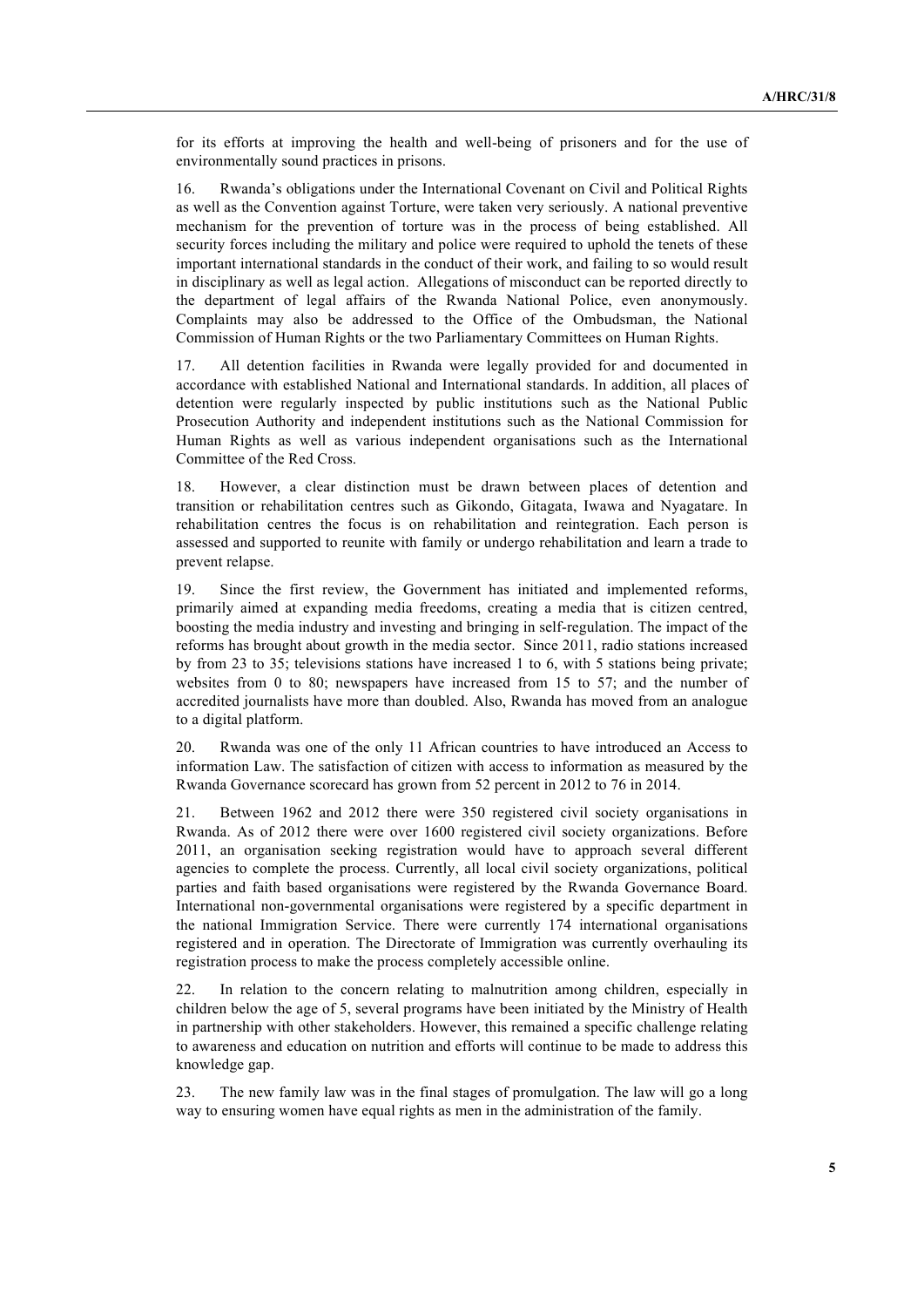24. The term 'historically marginalised people' was a unique Rwandan construct, and constituted of those who were in a situation below the national standard because of particular events in history. This categorisation was created to draw the attention of Government and civil society to a specific social-economic situation that needed to be addressed. Anyone can be marginalised but this can be remedied by affirmative action such as government policies and programs.

25. In response to concerns regarding the security of Burundian Refugees and maintaining their civilian character in the camps where they reside, the Government has investigated the concerns and have found them to be without substance.

#### **B. Interactive dialogue and responses by the State under review**

26. During the interactive dialogue, 88 delegations made statements. Recommendations made during the dialogue appear in Section II of this report.

27. Holy See acknowledged the efforts made to protect children and persons with disabilities with the creation of the National Commission for Children and the National Council for Persons with Disabilities.

28. Hungary noted with regret that unfair trials were reported in a number of politically sensitive judicial cases and that human rights defender continue to face reprisals.

29. Indonesia welcomed the implementation of the Rwanda's Vision 2020 and Economic Development Reduction Strategy II and acknowledged the establishment of a regulatory media policy.

30. Ireland was disturbed by continuing reports of intimidation and harassment of journalists, civil society organizations and human rights defenders. It also noted the concerns of CRC regarding high level of malnutrition.

31. Israel congratulated Rwanda for the establishment of multiple independent Human Rights institutions. It also commended the achievements in the area of access to education, such as the guarantee of universal and free education for the first 12 years.

32. Italy commended Rwanda for the high percentage of previous UPR recommendations implemented. It also noted with appreciation the efforts made to integrate the human rights dimension in Constitution and national laws.

33. Japan noted with concern reports regarding ruling party's oppression of opposition parties and the reported enforces disappearance of 30 persons in the north west of Rwanda.

34. Kenya commended the institutionalization of progressive social policies and noted the provision of free, universal primary education. It also welcomed the building of new prison facilities and other efforts to reduce overcrowding.

35. Latvia welcomed Rwanda's engagement with UN human rights mechanisms and the positive steps taken to promote and safeguard an independent and professional media.

36. Lithuania expressed its disappointment that the National Report of Rwanda was not submitted in time and welcomed efforts aimed at eliminating corruption

37. Luxembourg welcomed the progress made by Rwanda in terms of legislation and fundamental freedoms. It remained concerned at the unfavourable environment for the flourishing of civil society and at regional inequalities and discriminations which hinders the effective enjoyment of economic and social rights.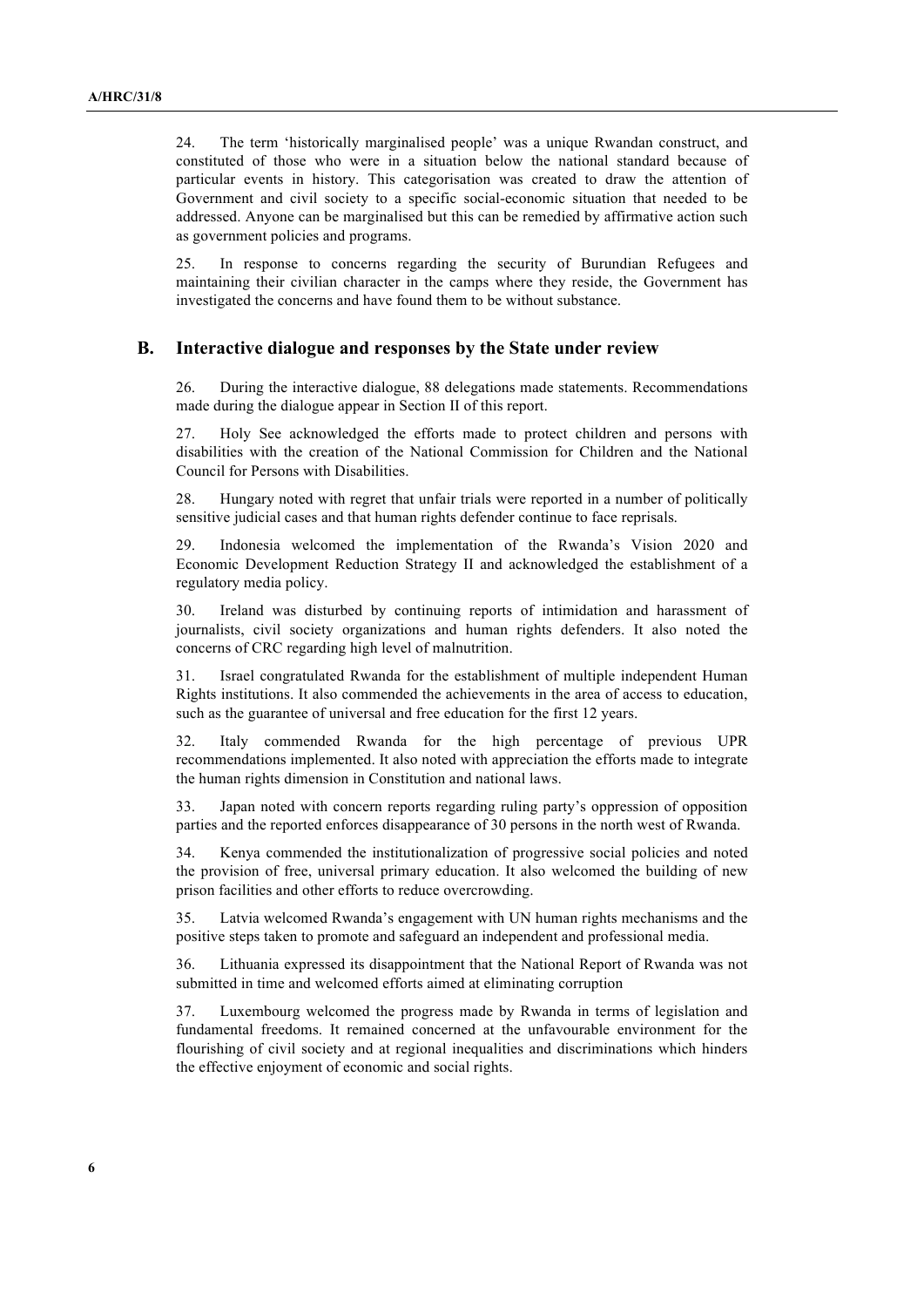38. Madagascar welcomed the ratification of several international human rights instruments. It also welcomed the revision of the law on the ideology of genocide and other national laws concerning access to justice.

39. Mali noted with satisfaction the adoption of the Criminal Code and of the Law n. 54 concerning the Rights and Protection of the Child. It also welcomed measures taken to reduce prison overcrowding and the reform of the judicial system.

40. Mauritius commended Rwanda for ensuring access to education for all and for the measures taken with regards to health care services, which contributed to decrease malaria death related cases.

41. Mexico noted the progress made by Rwanda and the adoption of laws and policies aimed at promoting human rights. It also welcomed the implementation of the Strategic Plan for the Education Sector.

42. Montenegro asked the delegation about the lack of definition of child labor, the high prevalence of violence against children, discrimination of children with disabilities and HIV/AIDS and child trafficking.

43. Tunisia noted the progress made since the first UPR cycle. It encouraged Rwanda to strengthen legislation and policies to protect children against exploitation and abuse.

44. Mozambique congratulated Rwanda for having implemented 63, out of 67 accepted recommendations during the previous UPR cycle. It urged Rwanda to conclude the implementation of the remaining recommendations.

45. Namibia encouraged Rwanda to follow the path of focusing on the rights and freedoms of its people. It also commended the efforts taken to protect the rights of orphans and vulnerable children.

46. The Netherlands appreciated the progress made since the last UPR review, particularly in amending the 2009 media law.

47. Nicaragua congratulated Rwanda for the creation of public institution and national programs aimed at the most vulnerable in society. It welcomed progress in the areas of children, women, public health and education.

48. The Niger commended Rwanda for the strengthening of the institutional framework for the promotion and protection of human rights.

49. Nigeria noted with satisfaction the creation of Rwanda National Human Rights Commission for the fight against Genocide and the continuing steps taken to foster gender equality.

50. Norway welcomed progress made by Rwanda in terms of policies and legislation on areas such as freedom of expression, association, media and protection of human rights defenders. It expressed concerns about their interpretation and implementation.

51. Panama welcomed the inclusion of civil society stakeholders in the preparation of the report and the law creating the Ombudsman. It expressed solidarity with all victims and urged Rwanda to continue its efforts towards reconciliation.

52. Paraguay took positive note of efforts to reduce rates of infant and maternal mortality. It called for more information on the investigations of reported cases of enforced disappearances and on the law of genocide ideology.

53. The Philippines appreciated the reaffirmation of the independence of the NHRI and lauded the establishment of the Gender Monitoring Office.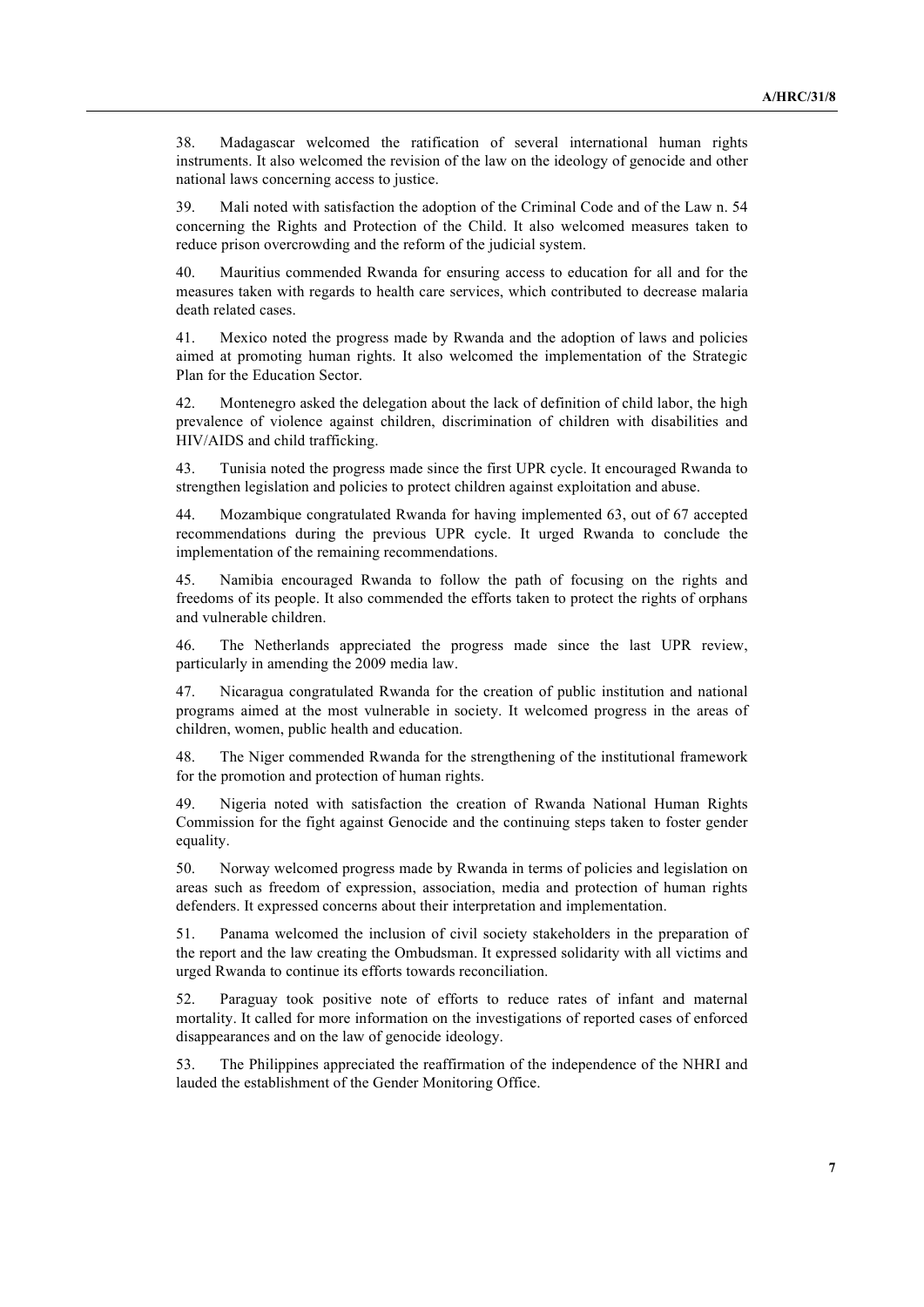54. Portugal acknowledged the standing invitation to the Council's special procedures and the ratification of OP-CAT.

55. The Republic of Korea appreciated the issuance of a standing invitation to the special procedures and the success with MDGs, such as in the area of gender equality.

56. Senegal noted the ratification of OP-CAT and the standing invitation to the special procedures as recommended in the 2011 review.

57. Sierra Leone noted the high percentage of women in decision-making positions and states it is a good example of post-conflict recovery and development.

58. Singapore noted the decentralised access to justice for all Rwandans and the zerotolerance policy towards domestic and other types of gender-based violence.

59. Slovakia acknowledged the improvements in human rights such as the revision of genocide law, adoption of media laws, and efforts to further enhance access to justice.

60. Slovenia welcomed the enactment of several new laws aiming to implement some of the past UPR recommendations, such as ratification of OP-CAT.

61. South Africa noted efforts of implementation of previous recommendations, such as the adoption of Law No. 54 relating to the Rights and Protection of the Child.

62. South Sudan recognized the achievements in the empowerment of women by increasing their representation at various levels of government and including women in the development process.

63. Spain recognized improvements which stem from the acceptance of previous recommendations, such as reformation of the justice system however they note pending challenges.

64. Sri Lanka took positive note of the cooperation with United Nations human rights mechanisms, progress with regards to children rights and education, as well as in the health sector.

65. The Sudan appreciated the steps taken to promote and protect the rights of its citizens, particularly in relation to the laws on access to information, children, persons with disabilities, and labour.

66. Sweden expressed concerns about freedom of opinion and expression and women's rights, particularly the violence against women.

67. Switzerland welcomed the adoption of the media law, but remained worried about the persistent restriction on freedom of expression and the challenging registration procedures for NGOs.

68. Togo noted that Rwanda had accorded a special status for human rights through the initiation or revision of a number of laws including the Penal Code, civil society laws, and the law on the rights of children.

69. Morocco welcomed the adoption of the law on the National Commission on Human Rights, the reforms of decentralization of justice and of the educational system, and programmes to combat corruption.

70. Turkey welcomed the ratification of OP-CAT and urged Rwanda to continue to adapt the national legislation to international human rights instruments.

71. Uganda commends Rwanda for the efforts to increase access to justice for all Rwandans, including minority groups.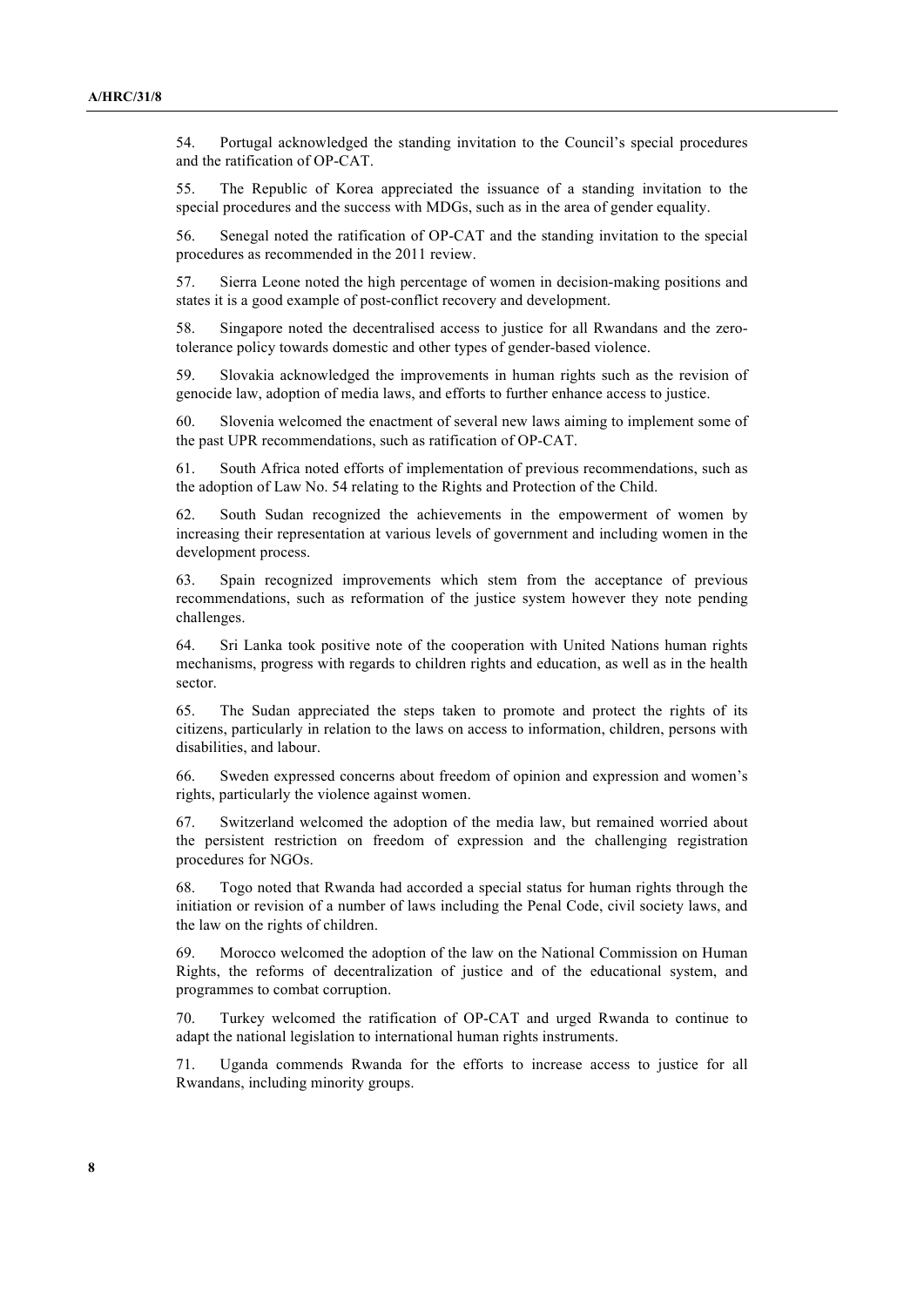72. Ukraine acknowledged positive achievements in promoting affordable education and protecting the right to education for all; eradicating gender-based violence and fostering gender equality; and strengthening civil society.

73. The United Kingdom of Great Britain and Northern Ireland recognized Rwanda's contribution to regional peace and security. It expressed concern over allegations of government interference and other constraints encountered by NGOs, as well as reports of recruitment of refugees into armed groups, reports of enforced disappearances, irregular detention and mistreatment of individuals in custody.

74. The United States of America commended Rwanda for the progress made in combating people trafficking and preventing violence against women. It expressed concern about ongoing restrictions on freedoms of expression and peaceful assembly.

75. The delegation of Rwanda reiterated the reforms in the Media sector which brought about tangible results. The establishment of a self-regulatory body has improved the quality, ethnics and professionalism in the Media sector, and has brought about an increase in journalistic freedoms and a reduction in the prosecution of journalists.

76. Prior to the 1994 genocide, political parties were formed on basis of ethnicity, race and religion. Against that background, a legal framework has been introduced to promote national based political parties, and not on an ethnic, race or religious identity.

77. The delegation reiterated the significant increase in civil society organisations, which served as an indication that the legal framework and policy practice introduced by the Government was conducive to the enjoyment of the rights and freedoms of civil society organisations.

78. The Gender Development Forum, a mechanism to facilitate the participation of civil society organisations in policy debates and formulation at local level, was in line with the Government's decentralization policy to ensure active participation of national development at the district level.

79. Through the economic development strategy, remote areas also have access to economic and development opportunities. There was a focus on gender equality. The Government has ensured that gender equality was not just rhetoric and that in all institutions adhered to gender equality.

80. A few years ago, Rwanda had put in place free basic education for 9 years, which has since been scaled up to 12 years.

81. On the issue of the International Criminal Court (ICC), the delegation stated that Rwanda supported international justice. However, concerns have existed about the independence and impartiality of the ICC.

82. As regards the independence of the Judiciary, 20 years ago there was no justice to talk about. Rwanda now has a judicial system which has been trusted by the International Criminal Tribunal for Rwanda. Also, the United States of America, Canada, Sweden, Netherlands and Uganda were among the countries that have transferred persons to stand trial in Rwanda, having been satisfied that all such persons will receive a fair trial.

83. The Government appreciated the value of human rights defenders and they were free to report any cases of harassment, which will be promptly investigated. As regards trafficking in persons, the Government will continue to work with partners and international organisations to address this problem. On the issue of discrimination, the delegation stated that any signs of discrimination in the political, economic or social discourse will be promptly addressed.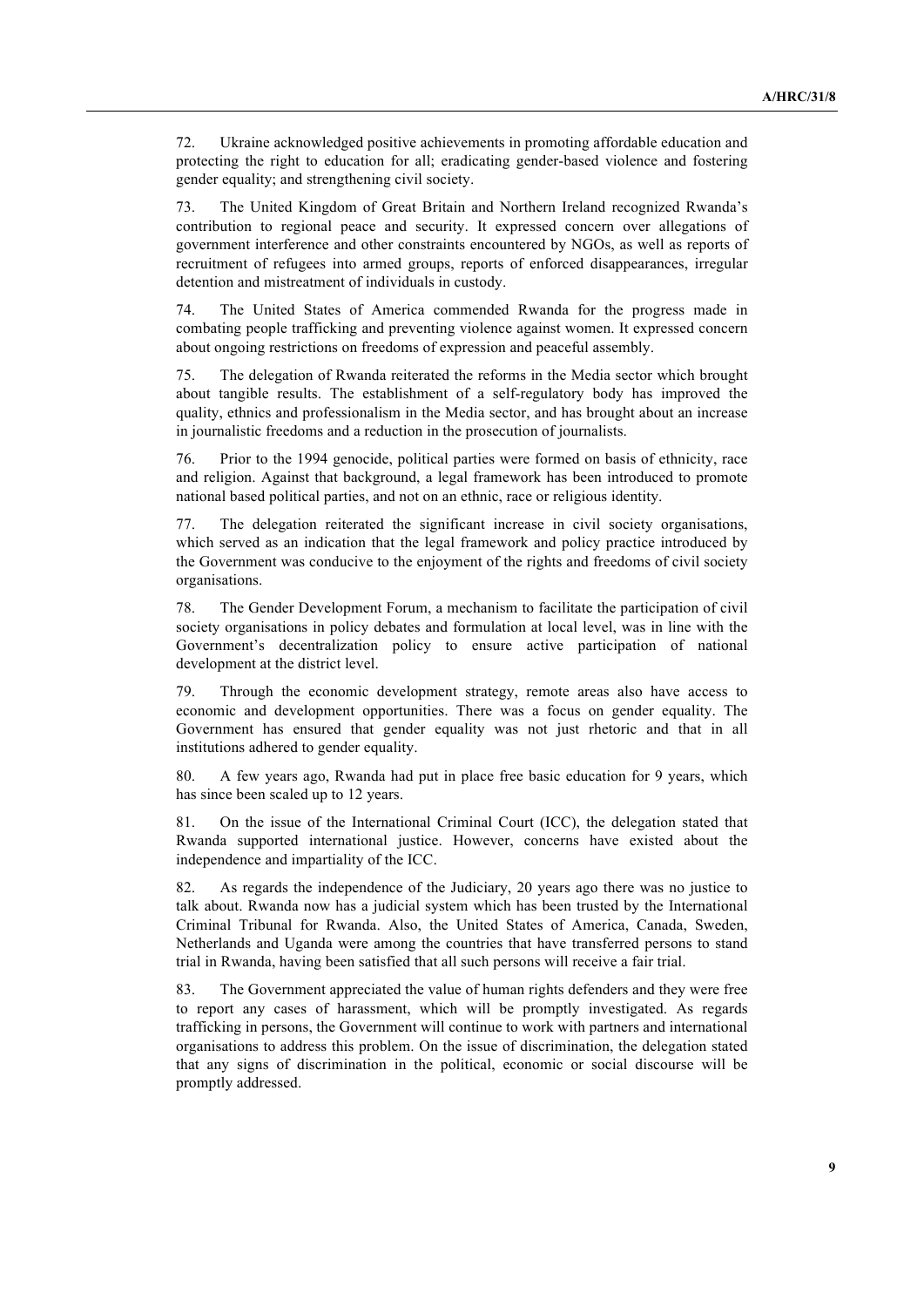84. Rwanda has put a lot of focus and resources to ensure the rights of vulnerable people with the support of the United Kingdom, Netherlands, and Sweden. The Government was working to ensure health insurance for all. The delegations stated that the human rights action plan existed in draft and should be adopted and published by the end of the year.

85. The Batwa were Rwandans as are all other ethnic groups in Rwanda. Rwanda has decided that the nationality of Rwanda is more important than the narrow ethnic groups. Issues relating to child labour, child trafficking, quality of education for children, were all high priorities for the Government and will be addressed.

86. Uruguay welcomed the efforts to ratify the International Convention for the Protection of All Persons from Enforced disappearances, and requested that Rwanda redouble efforts towards this objective.

87. The Bolivarian Republic of Venezuela commended Rwanda for the progress made in education, particularly access to universal primary education for the first 12 years of schooling, and welcomed the National Policy for gender equality.

88. Albania commended Rwanda for the progress made in the national legislation in relation to the rights to information, the freedoms of expression and association, the law on genocide ideology, and to the access to justice.

89. Algeria noted the progress in the promotion of economic, social and cultural rights, and the advances in the areas of empowerment of women, the protection of children, the right to education and the right to health.

90. Angola noted the strengthening of the capacity of the National Human Rights commission and independent agencies. It welcomed the legislative reform to update laws in line with the constitution and international standards.

91. Argentina congratulated Rwanda for the approval of law 54/2011 regarding the rights and protection of children. It noted the adoption of laws to promote gender equality.

92. Armenia welcomed initiatives protecting the rights of the child, and the progress made in combating sexual violence. It appreciated the efforts to prevent genocide, and the initiatives taken to combat corruption.

93. Australia commended Rwanda for development in the area of gender equality. It expressed concern over the restrictions on fundamental political freedoms. It urged Rwanda to ensure peaceful, timely, credible and transparent elections.

94. Austria commended the positive steps taken in particular the reforms of the media law. It expressed concern over the narrow legal definition of journalists, the lack of adequate safeguards, and inadequate protection of the confidentiality of journalistic sources.

95. Bangladesh commended efforts in the areas of poverty eradication, administration of justice, equality and non-discrimination. It highlighted that support and technical assistance from the United Nations and the international community was of utmost importance.

96. Belgium noted with satisfaction a number of accomplishments, including in the area of gender equality. It asked what efforts had been made to guarantee the independence of the Rwandan media commission, following the legislative reforms.

97. Benin appreciated legislative reforms on the right to information and freedom of expression and association. It encouraged Rwanda to continue efforts to effectively deal with the commitments undertaken on human rights.

98. The Plurinational State of Bolivia recognized the progress that Rwanda had made since the first UPR cycle, and the constructive spirit that characterized the current review.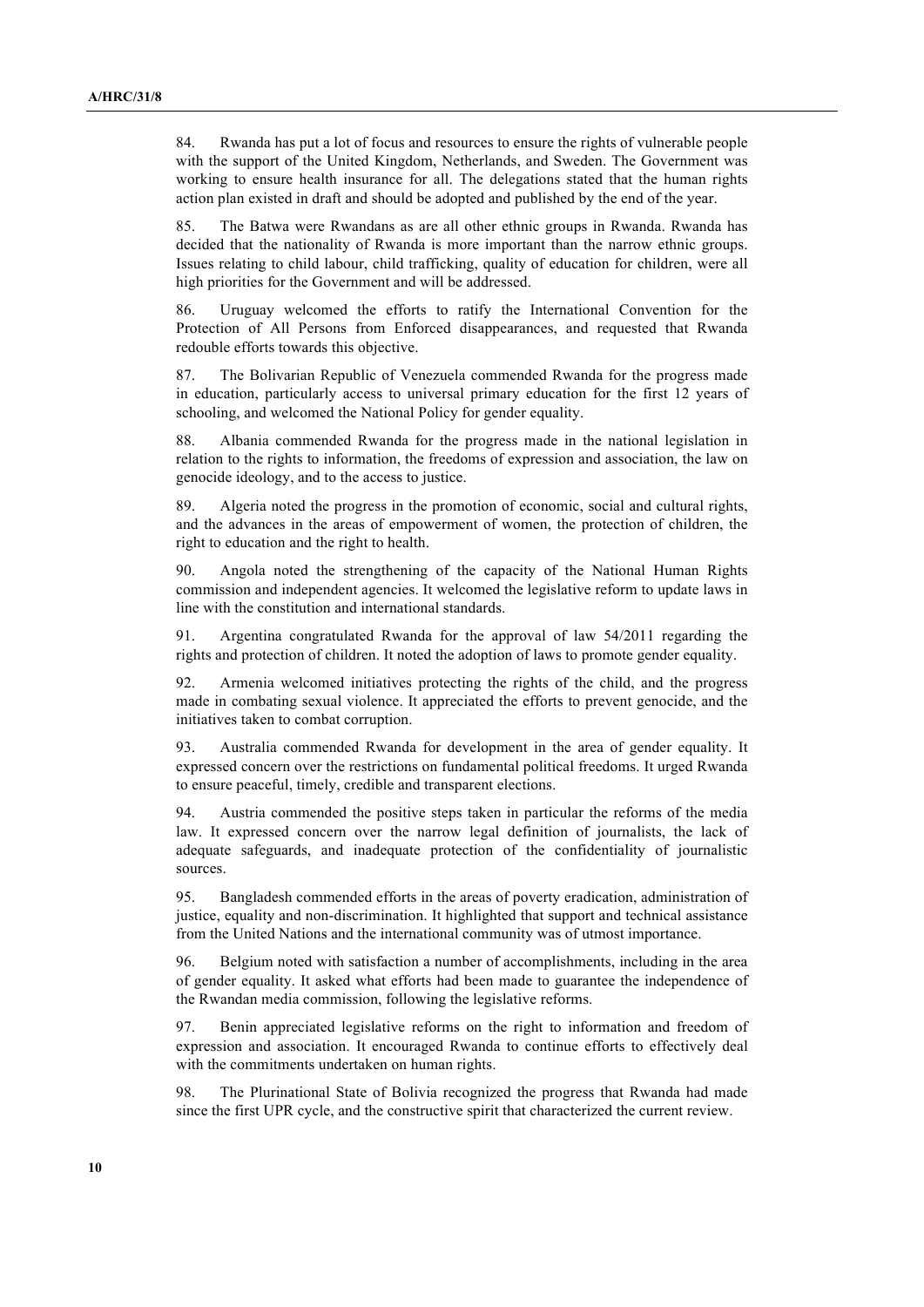99. Botswana noted positively legislative measures undertaken to protect human rights and steps to address prison overcrowding. It noted reports of child trafficking. Benin encouraged Rwanda to address concerns regarding the judiciary.

Brazil noted the standing invitation issued to special procedures, the high participation of women in political positions and Rwanda's contribution to important issues such as prevention of genocide.

101. Cabo Verde noted the creation since its last UPR, of institutions and the adoption of laws and policies on the rights of women and children, the justice system and access to water

102. Canada indicated that a functioning opposition, a vibrant civil society and independent media were essential to maintain the remarkable gains achieved in economic and social development in the post Genocide era.

103. Chad noted measures to strengthen the protection of human rights. It encouraged Rwanda to continue to move forward and requested that its partners assist it in honouring its commitments.

104. Chile noted the efforts made to promote human rights particularly the ratification of international instruments such as OP-CAT.

105. China recognized active efforts made to implement recommendations accepted during the first cycle, to enhance human rights mechanisms and the rule of law and cooperate with UN human rights bodies.

106. Colombia highlighted Rwanda's commitment to implement recommendations received during the first cycle and recognized progress in ensuring freedom of peaceful assembly and association and participation in public and political life.

107. The Congo commended efforts to implement recommendations accepted during the first UPR cycle. It encouraged Rwanda to continue its cooperation with human rights mechanisms and treaty bodies.

108. Costa Rica is interested to see the ratification of international instruments, particularly the OP2 of International Covenant on Civil and Political Rights.

109. Côte d'Ivoire noted legislative reforms on the right to information, freedom of expression and association. It encouraged Rwanda to request the support of the international community in the implementation of recommendations.

110. Cuba acknowledges the progress made in the area of human rights, such as the establishment of the Gender Monitoring Office and the National Council for People with Disabilities.

111. Cyprus welcomed the increased funding of the National Commission for Human Rights and the enhancement of the Ombudsman. It encouraged Rwanda to adopt similar measures for the Gender Monitoring Office.

112. The Czech Republic welcomed the recent ratification of OP-CAT.

113. Denmark commended Rwanda for its constructive engagement with the UPR process. It congratulated the government for honouring its commitment made during the first UPR to ratify OP-CAT.

114. Djibouti welcomed progress in the implementation of recommendations from the first cycle. It encouraged the authorities to mobilise in favour of the promotion and protection of the rights of children.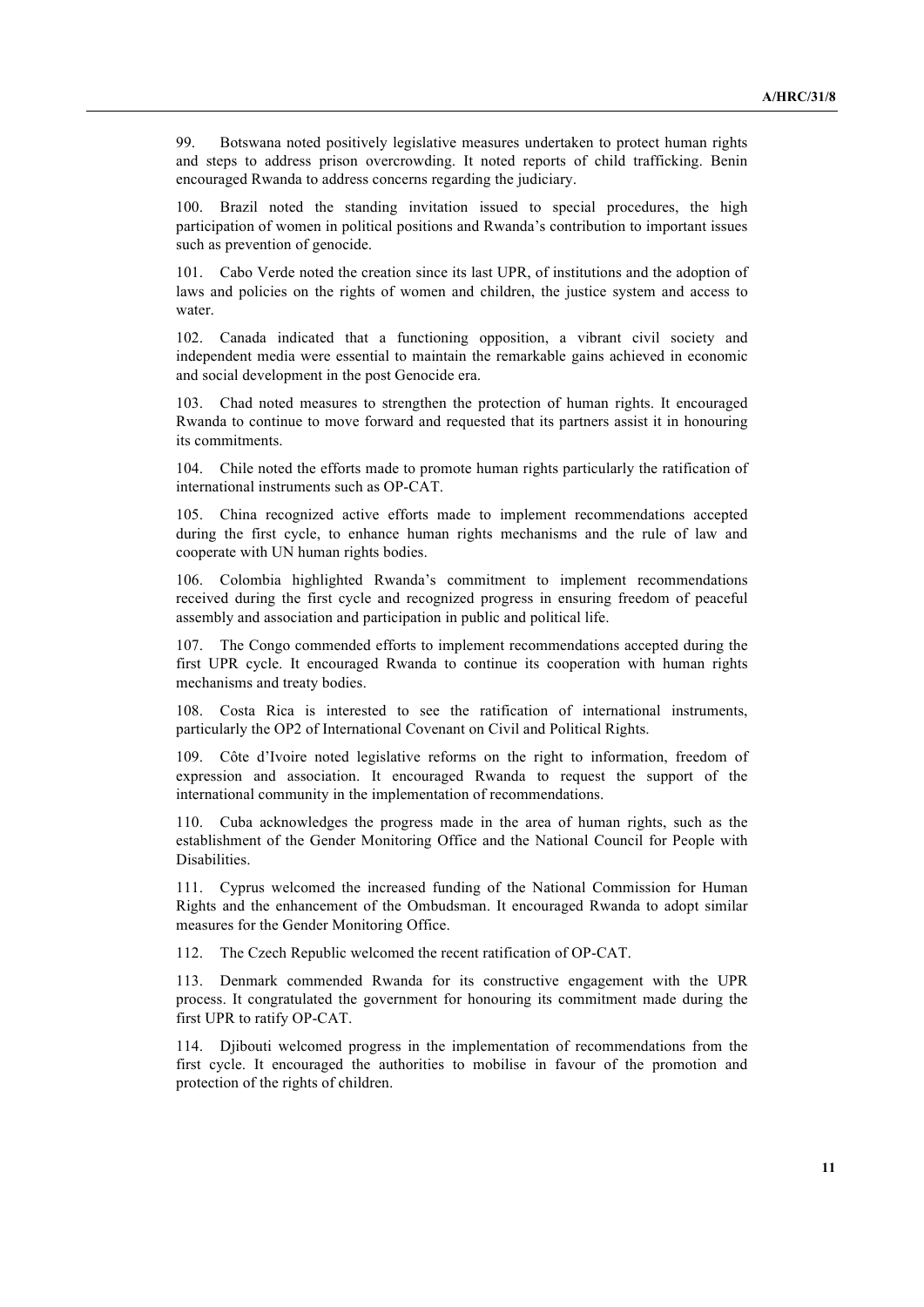115. Egypt noted efforts to improve human rights, reflected in the implementation of 63 out of the 67 recommendations which had been accepted. It commended reforms on legislation on human rights.

116. Estonia noted positive action relating to women's rights, including the One Stop Centres for Gender Based Violence. It encouraged Rwanda to continue to pursue effective implementation of gender equality legislation.

117. Ethiopia noted with appreciation Rwanda's cooperation with the UN human rights system, improvements in access to justice and the rule of law and implementation of the right to education.

118. France welcomed positive measures taken by Rwanda since its last UPR review, particularly initiatives in favour of gender equality and recent ratification of OP-CAT.

119. Gabon welcomed the review of the genocide ideology law and laws on access to justice. It encouraged Rwanda to continue its efforts for the promotion and protection of human rights.

120. Georgia welcomed the standing invitation issued to special procedures and legislative reforms concerning the right to information and freedom of expression and association. It commended the government for building new prisons.

121. Germany welcomed the establishment of the Rwanda Media Commission for selfregulation of the media but was concerned that no final version of the Prime Minister's Order on its competencies had been circulated.

122. Ghana noted with appreciation the adoption of various pieces of legislation and policies aimed at promoting freedom of speech, association, media and the protection of human rights defenders.

123. Greece congratulated Rwanda for the development of a Justice for Children Policy which promoted the best interest of the child first and the participation of children in all legal procedures.

124. Guatemala recognizes the progress made in promotion of human rights, exemplified in the improvement of the law on the rights and protection of children.

125. Haiti warmly welcomed the Rwandan delegation to the UPR.

126. The delegation of Rwanda stated with regard to civil and political rights, that the legal framework and policy practises were informed by its context and aspirations as a nation. The Government in its national building and development agenda has moved away from confrontational politics towards one of consensus. The aspirations of the Government were to maximize respect for the rights and freedoms of the people. There have been tremendous reforms in the media sector, and an expansion of the rights and freedoms of association and assembly.

127. The delegation thanked all delegations that have participated in the review. The delegation appreciated that there was always room for improvement and that it was Rwanda's intention to continue working with partners to improve. The modest social and the economic growth Rwanda has achieved after the 1994 genocide would only be possible in an environment where civil and economic rights were being promoted and defended. Rwanda has been ranked one of the safest countries in the world, Rwandan people has been ranked some of the happiest in the world. Economic and environmental rights have been highly observed. The cities are some of the cleanest in the world.

128. The Government will continue to be open to engage with human rights rapporteurs. Also, the Government will be open to engaging on freedom of assembly. In this context, the delegation recalled that role of the media in the 1994 genocide and stated that while the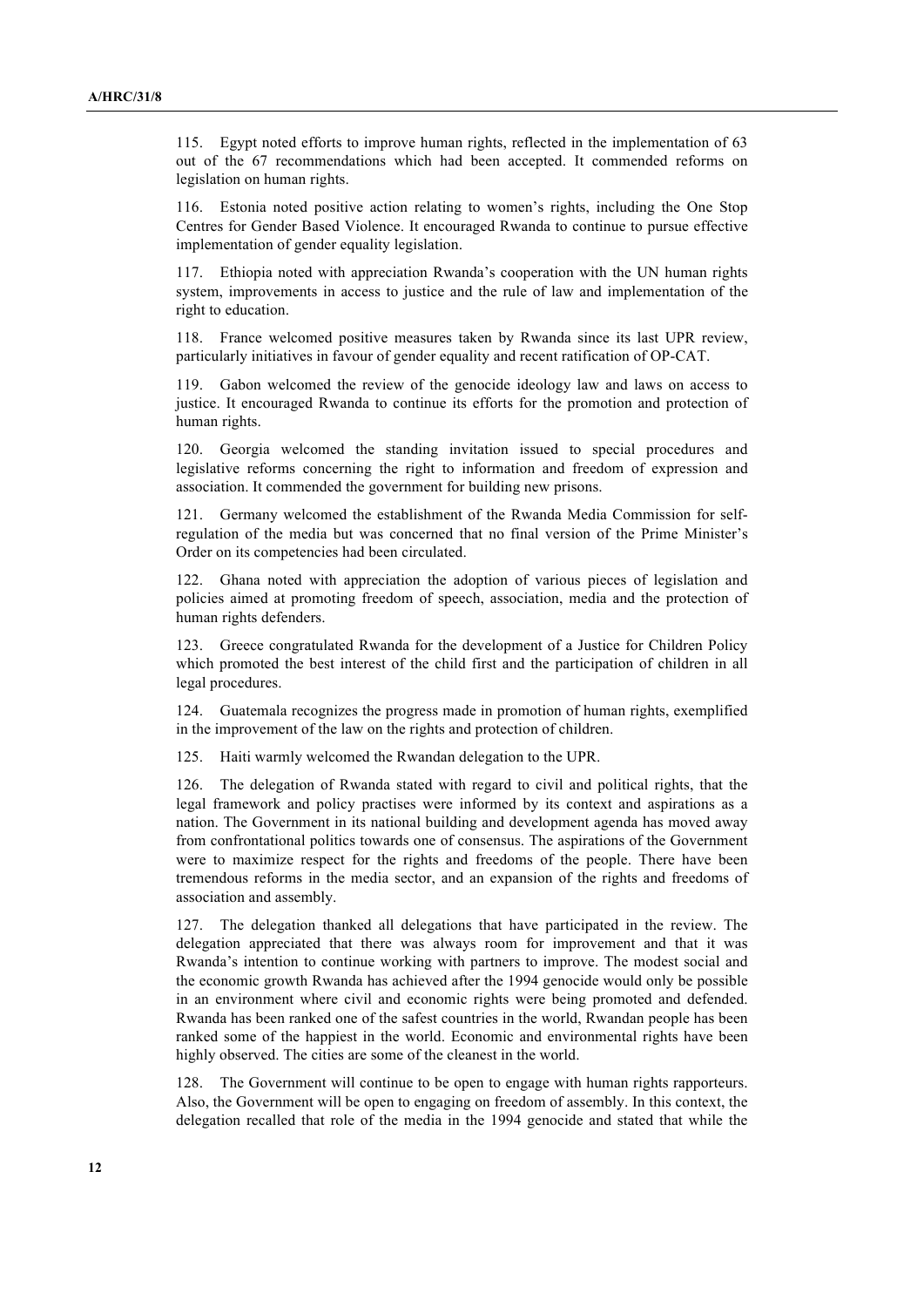Government continued to expand media rights, it remained cautious of the line that could easily be crossed.

129. The law on genocide ideology which has been perceived to prevent free expression, was amended. The law was a necessary safeguard to ensure that history did not repeat itself.

130. Having an official distinction of indigenous people has led to problems in the past, and Rwanda has chosen the path of non-indigenous Rwandans.

131. With regard to the upcoming elections in 2017, the delegation stated that in Rwanda elections were conducted peacefully, openly and freely. Rwanda would be happy to host some delegations as monitors.

132. Rwanda took all recommendations seriously and will respond to each of them.

## **II. Conclusions and/or recommendations**∗∗

133. **The recommendations formulated during the interactive dialogue and listed below have been examined by Rwanda and enjoy the support of Rwanda:**

133.1. **Continue strengthening its legislation to eliminate all provisions that undermine freedom of expression (Chile);**

133.2. **Strengthen the National Human Rights Commission of Rwanda by granting it the power to consider human rights complaints (Slovenia);**

133.3. **Strengthen the capacity of the office of the Ombudsman (Haiti);**

133.4. **Consider formulating a National Human Rights Action Plan (Indonesia);**

133.5. **Accelerate efforts in the adoption of the National Human Rights Action Plan (Mauritius);**

133.6. **Establish swiftly a robust national preventive mechanism in accordance with OP-CAT (Czech Republic);**

133.7. **Continue efforts for the prevention of genocide (Armenia);**

133.8. **Strengthen the legislative provisions to promote unity and national reconciliation and continue to assist victims of genocide (Angola);**

133.9. **Continue enhancing the process of combating different forms of discrimination, particularly by facilitating access to justice for all Rwandan people (Egypt);**

133.10. **Ensure effective application of gender equality legislation and the implementation of policy measures to achieve equality between men and women (South Africa);**

133.11. **Continue efforts for the emancipation and empowerment women (Algeria);**

133.12. **Continue the implementation of positive measures in favor of gender equalities to facilitate their access to justice and education (Angola);**

133.13. **Continue its efforts in the area of gender equality to eradicate the traditional patriarchal stereotypes and gender inequality (Argentina);**

<sup>\*\*</sup>Conclusions and recommendations will not be edited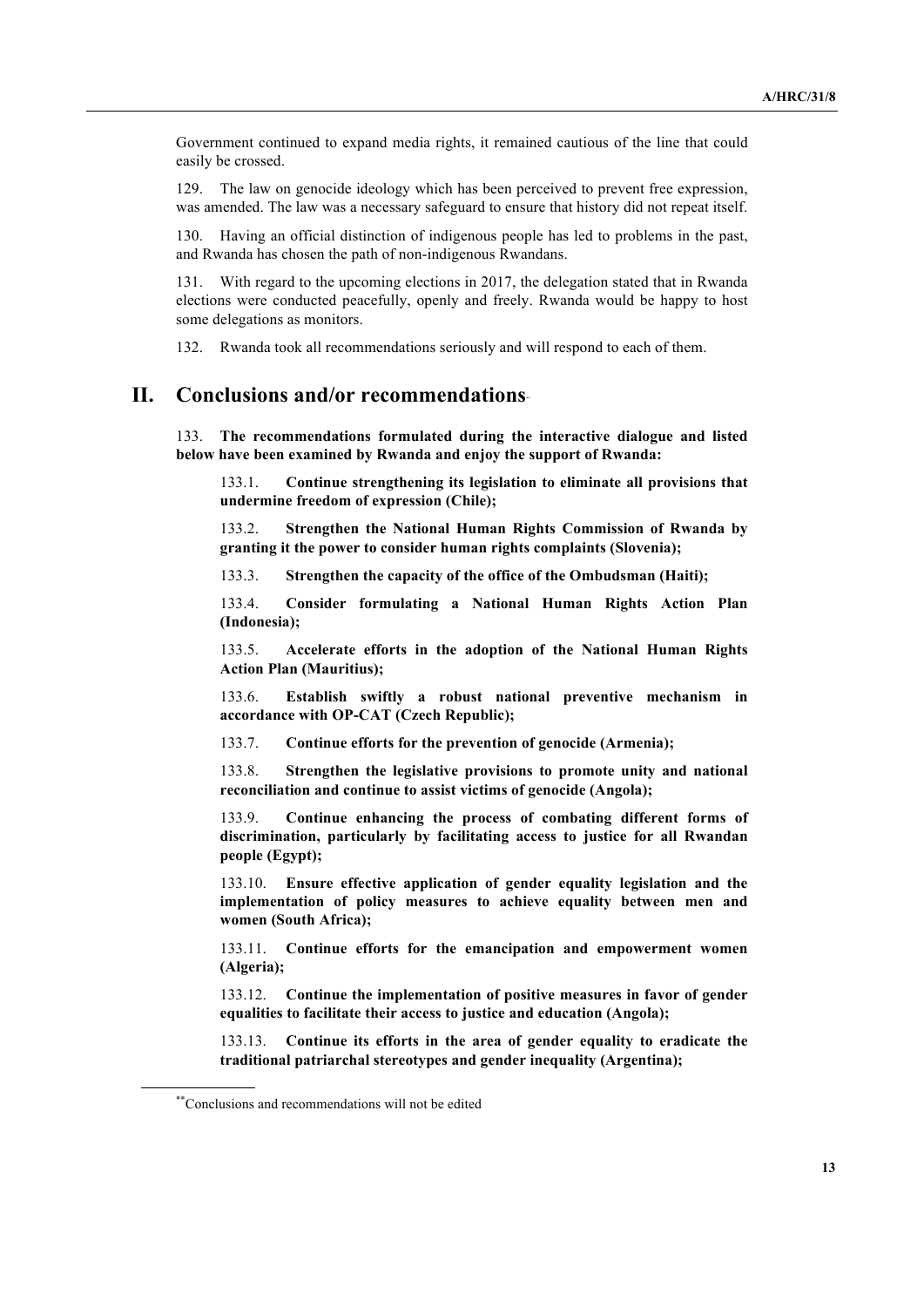133.14. **Strengthen the measures to eradicate the patriarchal stereotypes against women, including education and awareness programs (Chile);**

133.15. **Implement urgent measures to guarantee the birth registration for all children born on your territory (Mexico);**

133.16. **Take necessary measures to guarantee all children an immediate registration at birth by simplifying administrative procedures, while increasing awareness raising activities on the subject (Turkey);**

133.17. **Ensure due process and conduct effective and objective investigations regarding cases of alleged arbitrary arrest and detention, including those which may constitute enforced disappearances (Sweden);**

133.18. **Take all appropriate measures to ensure that all reported cases of enforced disappearance are thoroughly investigated (Cyprus);**

133.19. **Scale up the Isange One Stop Centres to care for Victims of GBV and Human Trafficking (Israel);**

133.20. **Adopt a comprehensive policy to address the root causes of child trafficking (South Africa);**

133.21. **Ensure the protection of rights of children, particularly those in vulnerable situations, and ensure their perpetrators of sexual violence and trafficking are held to account (Botswana);**

133.22. **Continue efforts to provide protection for children living in difficult circumstances such as poor children and street children (Egypt);**

133.23. **Continue to pay particular attention to children, incorporating into the social programs measures to eradicate all forms of violence girls, boys and adolescents (Nicaragua);**

133.24. **Consider further strengthening policies and laws to put in place an effective and holistic system towards combating violence against women and ensuring justice for victims (Singapore);**

133.25. **Build institutional capacity for effectiveness in the prevention and response to gender based violence (Uganda);**

133.26. **Continue efforts to improve the conditions of those in the detention facilities including prisons and actively address the issue of prison overcrowding, with a view to ensuring that detention facilities in Rwanda meet international standards (Republic of Korea);**

133.27. **Comply with existing laws on detention and implement further legislation to regulate 'transit' and 'rehabilitation' centers (United Kingdom of Great Britain and Northern Ireland);**

133.28. **Further strengthen efforts to ensure full and unhindered access to justice for all Rwandans, particularly through policies and laws designed to combat corrupt practices at all levels (Singapore);**

133.29. **Strengthen national capacities in order to ensure respect for due process and access to justice for all, including through the application of custody hearings and the provision of affordable access to legal counselling (Brazil);**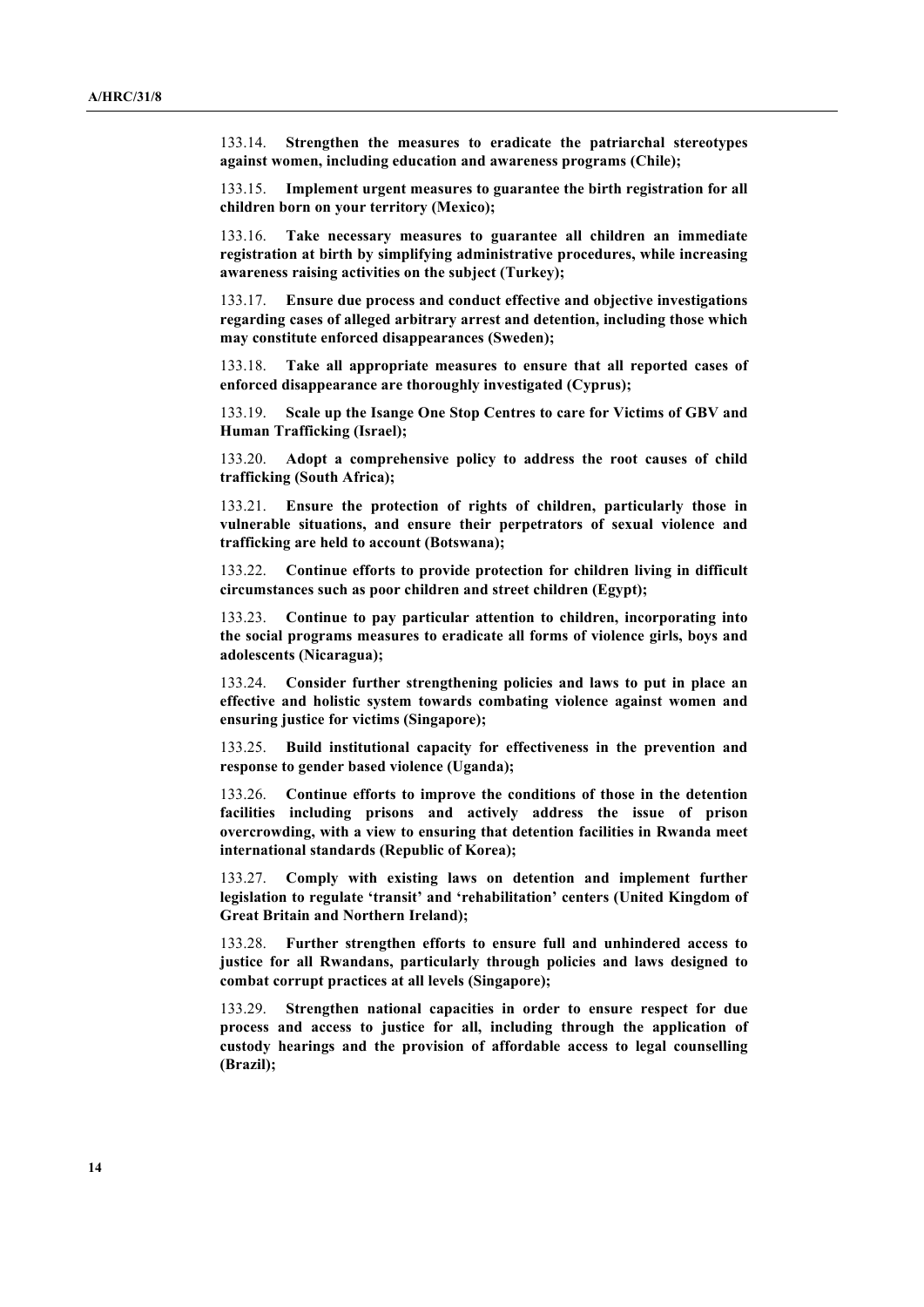133.30. **Strengthen efforts in implementing the regulatory media policy to ensure access to information and freedom of opinion and expression, including trough capacity building of relevant parties (Indonesia);**

133.31. **Strengthen policies aimed at protecting the work of human rights defenders (Madagascar);**

133.32. **Adopt best practices on freedom of assembly (Namibia);**

133.33. **Continue its efforts to increase the participation of women in leadership at the local government level (Israel);**

133.34. **Continue with the impressive process of granting access to the internet to its population, in particular to underprivileged communities (Haiti);**

133.35. **Vigorously develop the economy, reduce unemployment, guarantee employment of its people, especially young people, and improve work conditions (China);**

133.36. **Further strengthen its successful social plans and programs in favour of its people, with special emphasis on the areas of education, nutrition and health (Venezuela (Bolivarian Republic of));**

133.37. **Take measures to ensure the protection of the right to an adequate standard of living for children in vulnerable situations, in particular the rights of children affected by HIV/AIDS and boys and girls with disabilities (Paraguay);**

133.38. **Persevere with efforts to better protect the rights of vulnerable groups, particularly women and children (Senegal);**

133.39. **Develop a lasting protection mechanism for small children against food insecurity, through strategies aimed at facilitating access to food through fair agricultural policies (Turkey);**

133.40. **Continue working for the full realization of the human right to water and sanitation (Bolivia (Plurinational State of));**

133.41. **Continue to invest in the development of the health system, which results in further progress of the right to health for the entire population (Cuba);**

133.42. **Redouble efforts to facilitate access to urgent obstetrical care (Djibouti);**

133.43. **Increase funding in order to create an education system that upholds the right to free, universal, and quality education for all children without discrimination (Namibia);**

133.44. **Continue to increase inputs in education so as to improve the quality and coverage of the education system (China);**

133.45. **Strengthen efforts to guarantee the rights of children, and particularly those of children with disabilities, observing at all moments the best interests of the child (Colombia);**

133.46. **Redouble efforts to protect and improve the rights of disabled children (Djibouti);**

133.47. **Continue the current practice of hosting asylum seekers and refugees and consider steps to improve their basic human rights and living conditions (Republic of Korea);**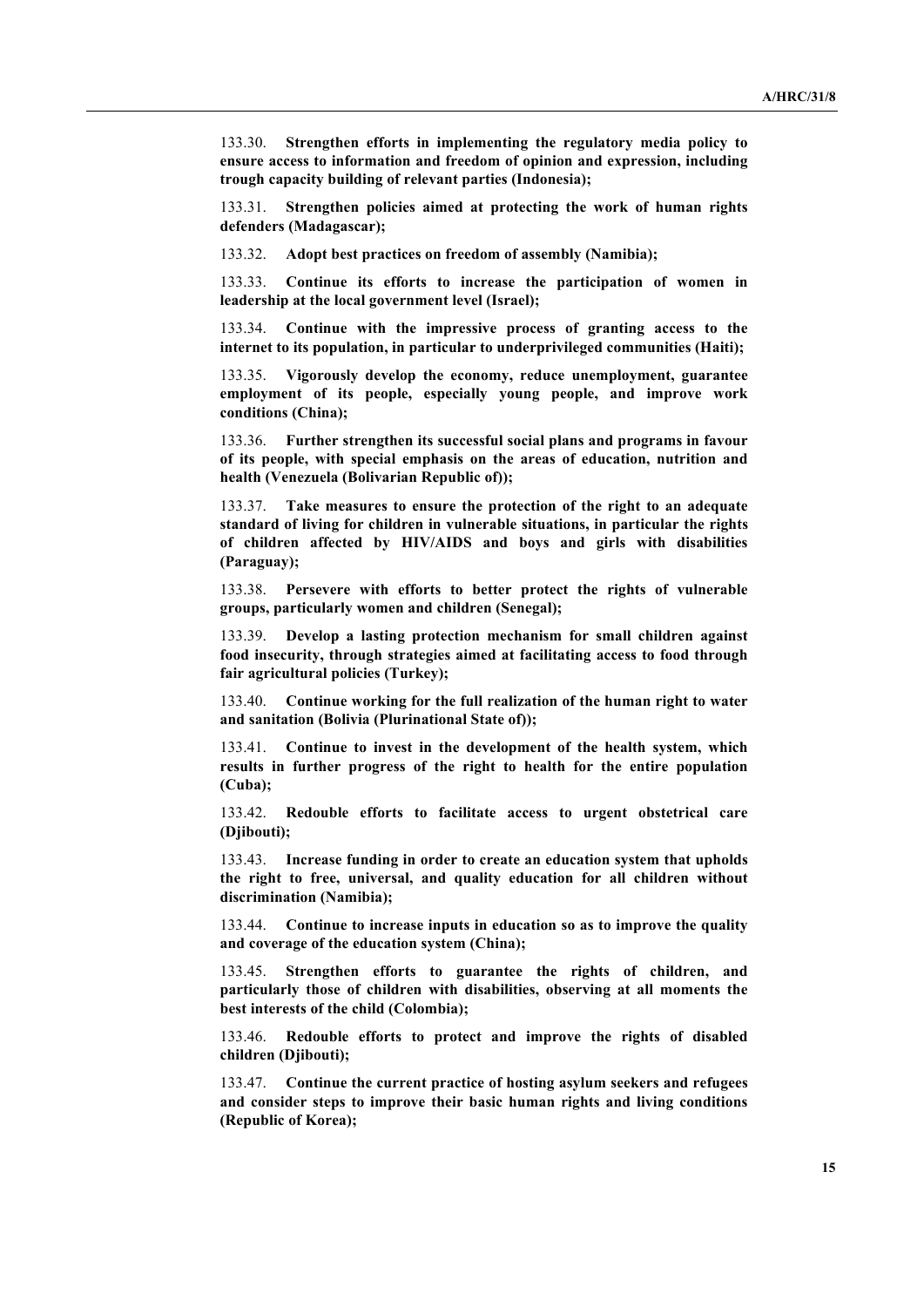133.48. **Further continue enhancing the support for the new refugees from its neighbours (Ethiopia);**

133.49. **Further intensify efforts to expedite development through the designed poverty reduction strategies (Ethiopia);**

133.50. **Continue its efforts to realize the national development goals as stipulated in Country's vision 20/20 and in the Economic Development Poverty Reduction Strategy 2 (Israel**)**;**

134 **The recommendations listed below enjoy the support of Rwanda, which Rwanda considers to be implemented or in the process of being implemented:**

134.1. **Ratification and implementation of international human rights treaties, in particular International Convention for the Protection of All Persons from Enforced Disappearance (Netherlands);**

134.2. **Accelerate the process of accession to the International Convention for the Protection of All Persons against Enforced Disappearances (Togo);**

134.3. **Ratify the International Convention for the Protection of All Persons from Enforced Disappearances (Italy);**

134.4. **Ratify early International Convention for the Protection of All Persons from Enforced Disappearances (Japan);**

134.5. **Ratify the International Convention for the Protection of All Persons from Enforced Disappearances (Madagascar); Ratify the International Convention for the Protection of All Persons from Enforced Disappearances (Mali); Ratify the International Convention for the Protection of All Persons from Enforced Disappearance (Montenegro);**

134.6. **Ratify International Convention for the Protection of All Persons from Enforced Disappearance, as previously recommended (Panama);**

134.7. **Ratify the ICPPED (Sierra Leone);**

134.8. **Ratify ICPPED, as recommended and accepted by the country in the first cycle (Argentina);**

134.9. **Accede, as accepted during the previous UPR, to ICPPED (France);**

134.10. **Consider ratifying the ICPPED (Cabo Verde);**

134.11. **Move towards ratification of ICPPED (Chile);**

134.12. **Adopt a roadmap for the ratification of ICPPED (Costa Rica);**

134.13. **Encourage the ratification of ICPPED, as well and the ratification of OP-CRC-IC (Greece);**

134.14. **Ratify the Optional Protocol to the Convention on the Rights of the Child on a communications procedure, the Optional Protocol to the International Convention on Civil and Political Rights, and the Optional Protocol to the International Covenant on Economic, Social and Cultural Rights (Portugal);**

134.15. **Take steps to ratify the ILO Convention 189 (Philippines);**

134.16. **Accede to the Convention on the Non-Applicability of Statutory Limitations to War Crimes and Crimes against Humanity (Uruguay);**

134.17. **Implement the provisions of the OP-CAT (Georgia);**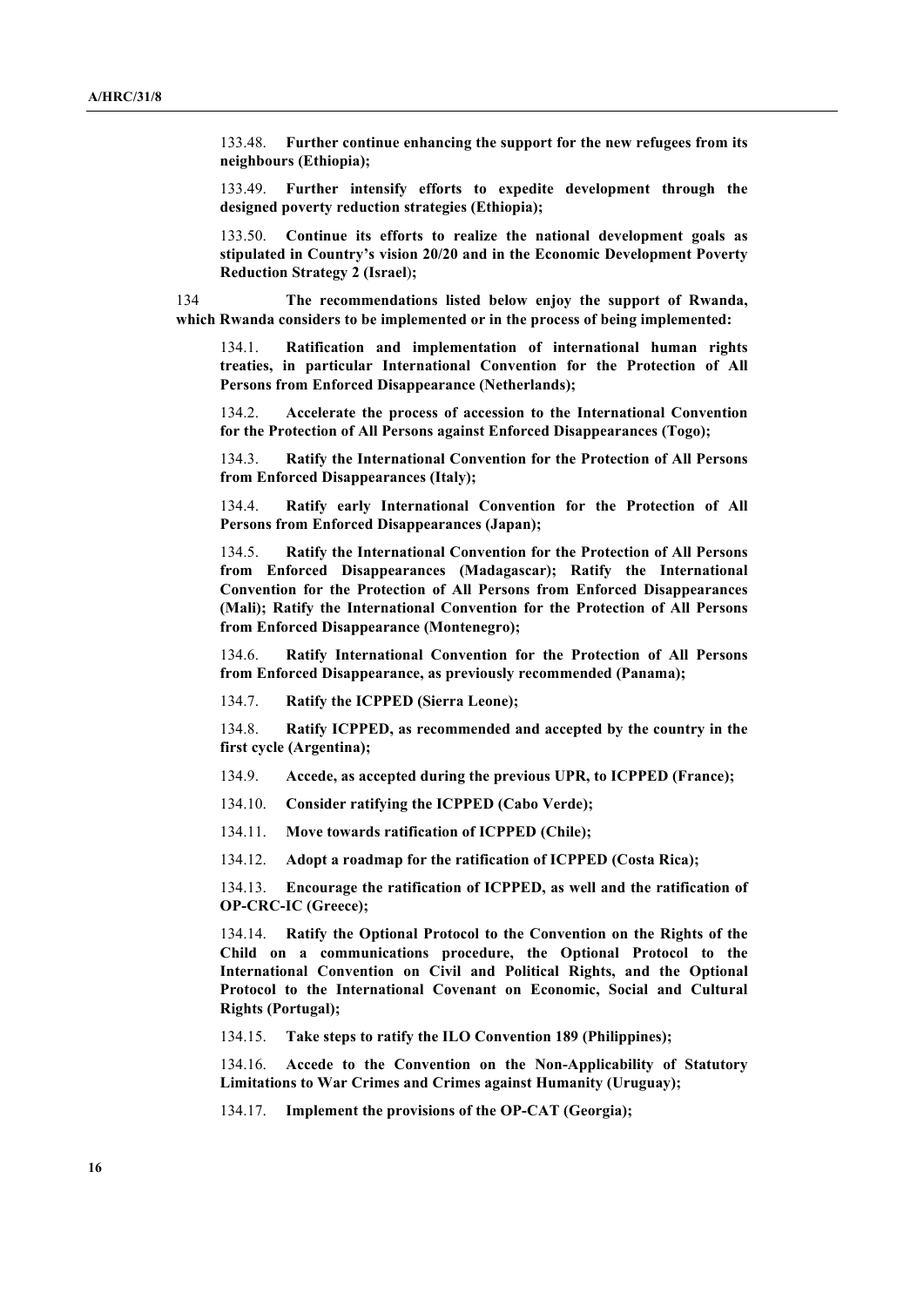134.18. **Bring national legislation in compliance with the Optional Protocol to CRC (Guatemala);**

134.19. **Reduce the registration period and procedures of national and international NGOs. (Belgium);**

134.20. **Intensify efforts to ensure that the National Commission for Human Rights is consist with the Paris Principles (Niger);**

134.21. **Expedite the development of the National Human Rights Action Plan. (Israel);**

134.22. **Expedite the development of the National Human Rights Action Plan (South Sudan);**

134.23. **Accelerate the development of a national human rights action plan (Georgia);**

134.24. **Proceed with the adoption of the national action plan on human rights (Côte d'Ivoire);**

134.25. **Consider the possibility of establishing a national system for monitoring international recommendations (Paraguay);**

134.26. **Establish a National Preventive Mechanism in line with OP-CAT requirements (Denmark);**

134.27. **Continue the process of national reconciliation, so that all citizens, independent of ethnic background, may be able to contribute to development of the country in harmony with the principles of fundamental human rights (Holy See);**

134.28. **Continue with initiatives to promote national reconciliation (Senegal);**

134.29. **Provide compulsory human rights training in police academies (Italy);**

134.30. **Provide adequate training in human rights for administrative officials and law enforcement personnel (Egypt);**

134.31. **Adopt further measures for the protection of political and civil rights (Japan);**

134.32. **Continue to engage its regional and bilateral partners with the view to building capacity and mobilizing resources in support of efforts to fulfil its human rights obligations (Philippines);**

134.33. **Continue to pay close attention to the full realization of the rights of the child, including the right to education (Portugal);**

134.34. **Extend an invitation to the Special Rapporteur on the Independence of Judges and Lawyers to visit Rwanda (Canada);**

134.35. **Continue to regularly invite mandate holders of the Special Procedures (Congo);**

134.36. **Investigate reports and allegations of arbitrary arrest, unlawful detention and forced disappearances of opposition political figures and members of civil society and prosecute perpetrators (Canada);**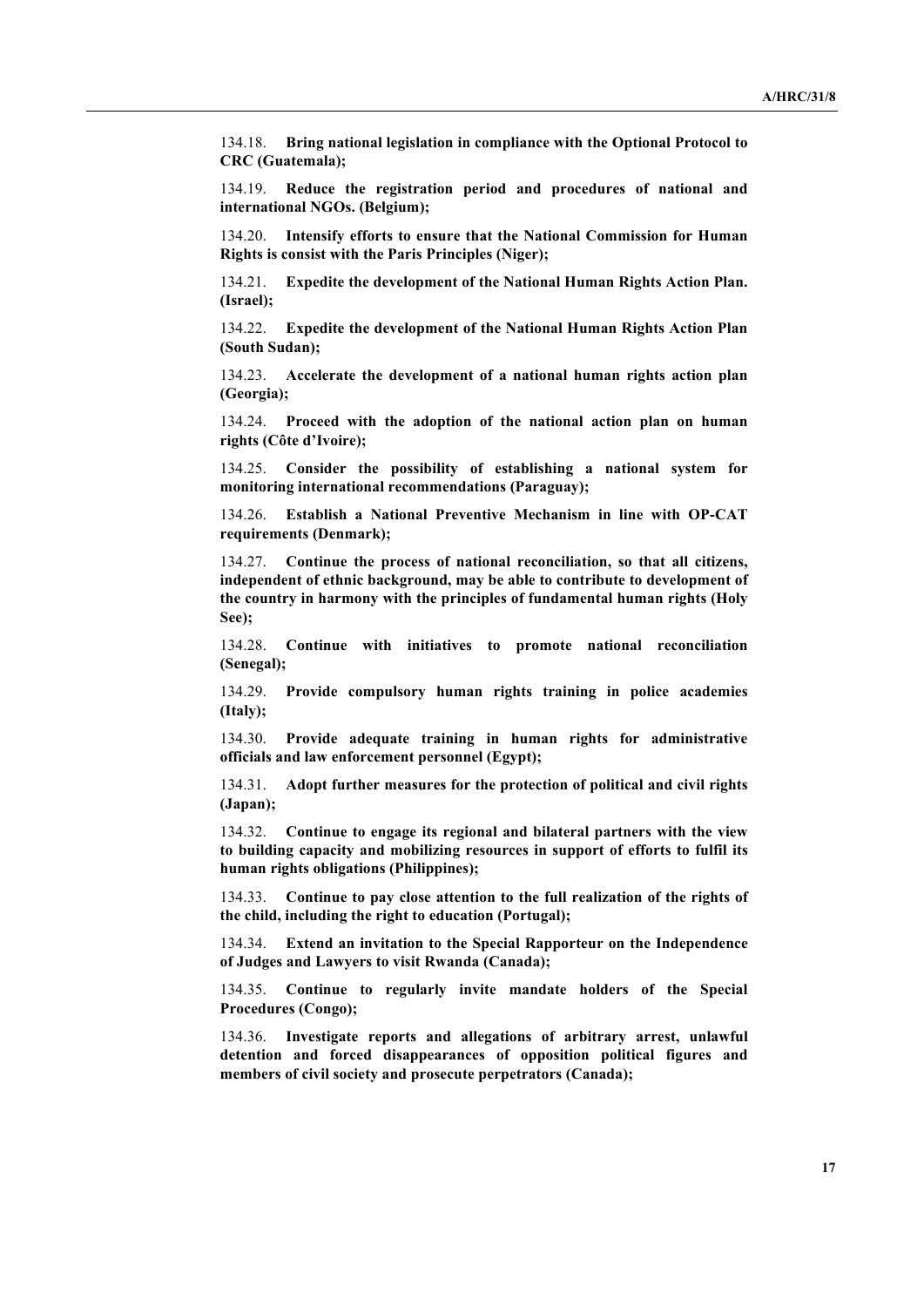134.37. **Adopt a comprehensive policy against human trafficking and establish a mechanism to provide support to victims, in particular to children exploited in the commercial sex industry and trafficked for prostitution (Italy);**

Implement effective strategies which address child trafficking and **thoroughly investigate all cases of disappearances of child refugees (Sierra Leone);**

134.39. **Put in place mechanisms for support to victims of human trafficking (Uganda);**

134.40. **Take measures improving the security of citizens and enhancing protection of children (Ukraine);**

134.41. **Effectively prevent and prosecute those responsible for sexual violence against children and fully protect children in vulnerable situations (Portugal);**

134.42. **Explicitly prohibit all forms of corporal punishment, including in the home, and repeal the "right of correction" in the Civil Code (Estonia);**

134.43. **Redouble efforts to address the challenges arising in the prevention of and response to gender-based violence, including by enhancing the function of the Isange One Stop Centres (Republic of Korea);**

134.44. **Expand the so-called "Isage One Step Centres" to respond and prevent gender-based violence and provide care for victims (Cuba);**

134.45. **Continue to implement the law on Prevention and Punishment of Gender-based Violence and encourage zero-tolerance among law enforcing agencies for gender-based violence. Eliminate, as a first step, judicial and administrative barriers that prevent women from accessing safe and legal abortions, and protect women from being reported and arrested or going to jail for unsafe abortion as well as to review the penal code in order to decriminalize abortion (Sweden);**

134.46. **Effectively combat child prostitution and sexual exploitation of children for commercial ends (Djibouti);** 

134.47. **Strengthen measures for the protection of vulnerable persons (Côte d'Ivoire);**

134.48. **Investigate all allegations of torture and ill-treatment during interrogations in some detention facilities by the police and security forces (Italy);**

134.49. **Ensure that international obligations concerning due process and fair trial rights are respected and fulfilled at all times (Germany);**

134.50. **Establish independent children's courts and review the role and functioning of the Child Protection Committees in order to enhance their effectiveness (Italy);**

134.51. **Take the necessary measures to create independent courts for minors (Greece);**

134.52. **Adopt further measures with the aim of guaranteeing the freedom of speech and the independence of the media (Cyprus);**

134.53. **Take all necessary measures to protect journalists from harassment and attacks and to ensure that all allegations of violence and intimidation of**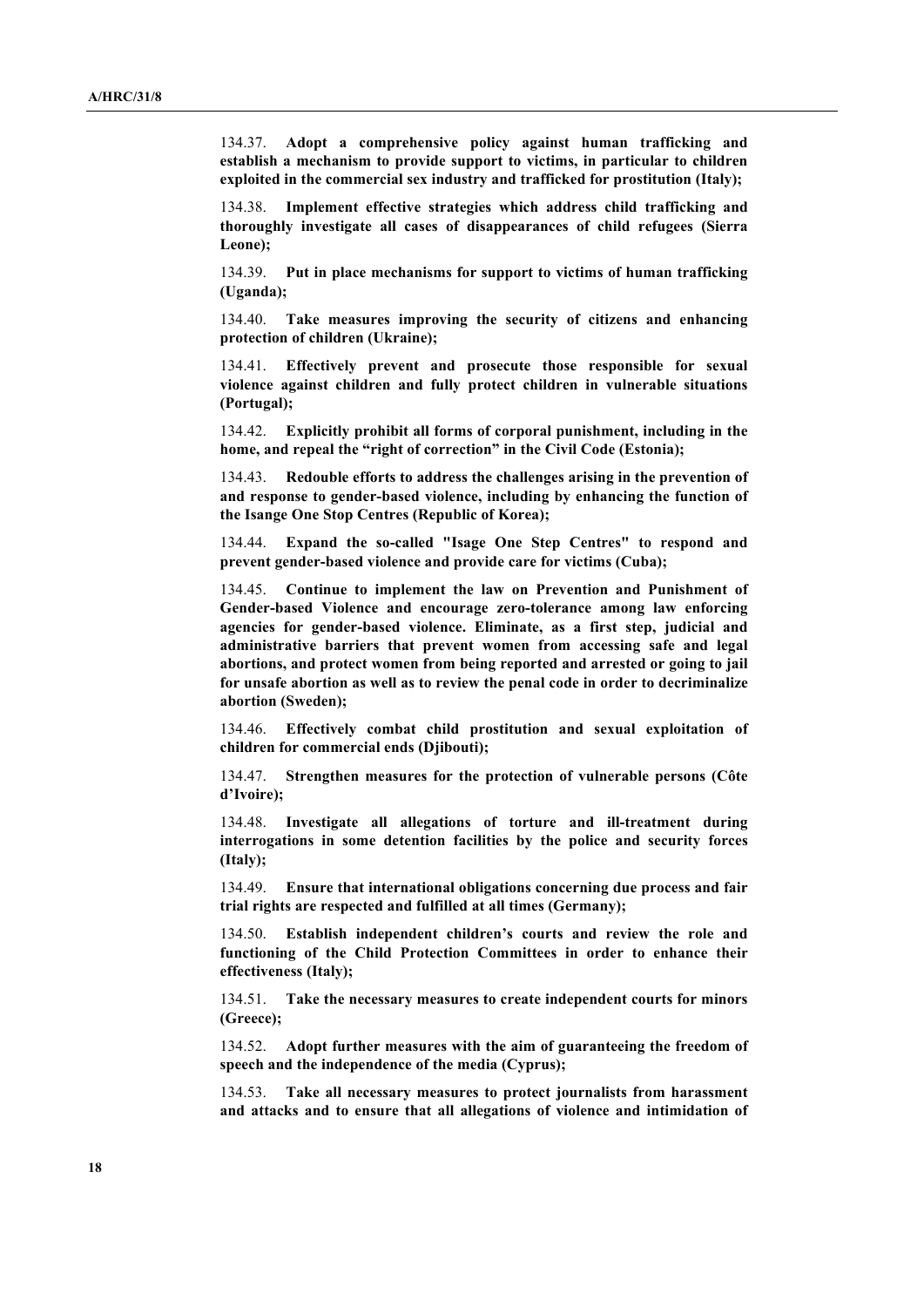**journalists are promptly and impartially investigated and perpetrators brought to justice (Latvia);**

134.54. **Take measures to protect journalists from harassment and attacks and ensure independent, credible investigations of alleged cases and the prosecution of offenders (Austria);**

134.55. **Step up efforts towards ensuring freedom of expression and the protection of journalists, and seek the assistance, as required, of special procedures, the OHCHR and UNESCO, in order to achieve that end (Brazil);**

134.56. **Ensure the prompt, thorough and impartial investigation of all violations against Human Rights Defenders, the prosecution of perpetrators, and access to effective remedies for victims (Austria);**

134.57. **Take measures to protect journalists from harassment (Norway);**

134.58. **Increase the space for civil society in Rwanda. A first step should be to simplify regulations for NGOs, making it easier to register, in order to support a thriving civil society which will contribute to Rwanda's progress and prosperity (Netherlands);**

134.59. **Simplify the registration process for civil society organizations (Switzerland);**

134.60. **Guarantee a vibrant civil society and the independence of NGOs by revising laws affecting their registration and operations (Norway);**

134.61. **Modify the 2012 law regulating NGO's to harmonize it with its human rights obligations (Spain);**

134.62. **Establish legal means and practices allowing civil society to develop its activities (Spain);**

134.63. **Take measures to increase space for peaceful dissent, discussion and dialogue and ensure a conducive and safe environment for everyone exercising or seeking to exercise his or her rights to freedom of association including ensuring that CSOs and political parties can carry out their activities without hindrances and a less cumbersome registration process (Sweden);**

134.64. **Continue advancing measures to ensure the right to freedom of association and expression for all Rwandans, guaranteeing an adequate environment for the activities of opposition sectors or parties (Colombia);**

134.65. **Guarantee equal access of all political parties to all stages of the electoral process, from registration to election campaigning (Czech Republic);**

134.66. **Implement the June 2014 recommendations of the Special Rapporteur on the rights to freedom of peaceful assembly and of association to allow for peaceful political opposition, and for civil society and journalists to register and participate in civic life freely (United States of America);**

134.67. **Ensure no one is subject to criminal processes for exercising rights to peaceful assembly and of association, nor subject to violence, harassment, persecution, intimidation or reprisals (Australia);**

134.68. **Continue efforts to increase the participation of women in leadership at the local government level (South Sudan);**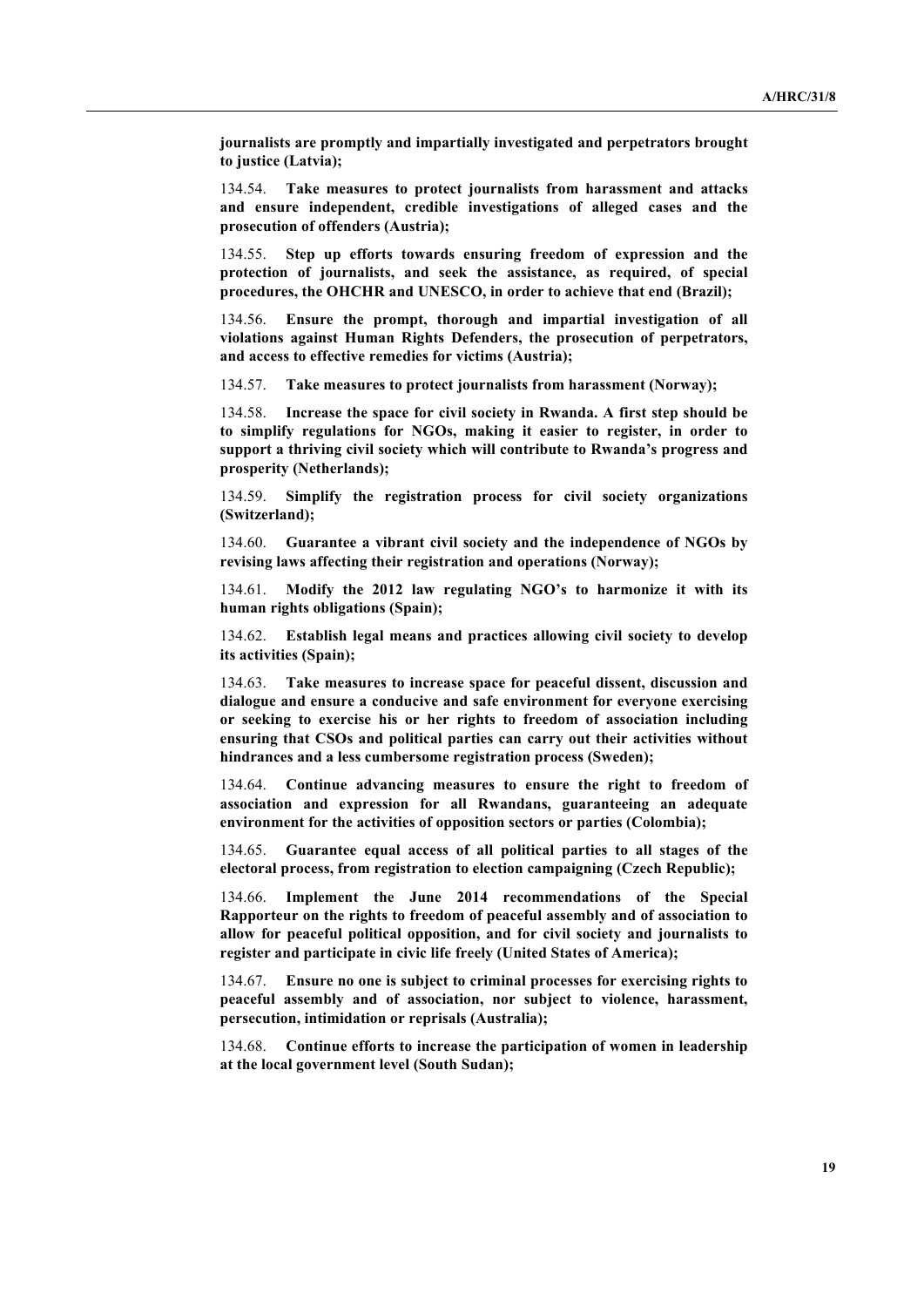134.69. **Provide clear definition of child labour and extend coverage of the Labour Code to include the informal sector where children are mostly employed (Uganda);**

134.70. **Promote access to property for women in rural areas (Haiti);**

134.71. **Continue efforts to empower rural and peasant women as part of the development programs, including the Green Revolution and Transformation of Agriculture, which aims to ensure food security and reduction of poverty (Nicaragua);**

134.72. **Continue to take appropriate steps and allocate sufficient resources to social economical rights for vulnerable groups (Madagascar);**

134.73. **Continue with measures already put in place to ensure the integration and welfare of marginalized and vulnerable members of the society through adult literacy, community health insurance, and provision of decent shelter to the poor and disadvantaged population (Nigeria);**

134.74. **Ensure that its agriculture policies do not undermine the food security or land rights of the most vulnerable and consider applying the "Technical guidance on the application of a human rights-based approach to the implementation of policies and programmes to reduce and eliminate preventable mortality of children under 5 years age" (A/HRC/27/31) (Ireland);**

134.75. **Implement and strengthen measures aimed at combating poverty, with particular attention to women and persons living in rural areas (Luxembourg);**

134.76. **Reinforce the socio-economic development policies, with particular focus on poverty reduction and food security (Sri Lanka);**

134.77. **Increase investment in rural development so as to continue reducing poverty (Ukraine);**

134.78. **Continue to implement health policies that guarantee the right to health for all (Mauritius);**

134.79. **Ensure access to safe abortion services and remove punitive provisions imposed on women who undergo abortions (Slovenia);**

134.80. **Simplify the procedures for abortions envisaged by the penal code (Switzerland);**

134.81. **Reinforce and improve the education system, reducing the disparity between urban and rural areas, with special attention to children with disabilities (Holy See);**

134.82. **Recommended greater investment in the education sector and improvement of the quality and coverage of Rwanda's early childhood care and education (Hungary);**

134.83. **Continue making efforts in raising the quality of education and to ensure that secondary education is fully free and accessible to all children (Lithuania);**

134.84. **Follow-up on the recommendations of the Committee on Rights of the Child to devote greater resources to the improvement of the quality of the educational system (Luxembourg);**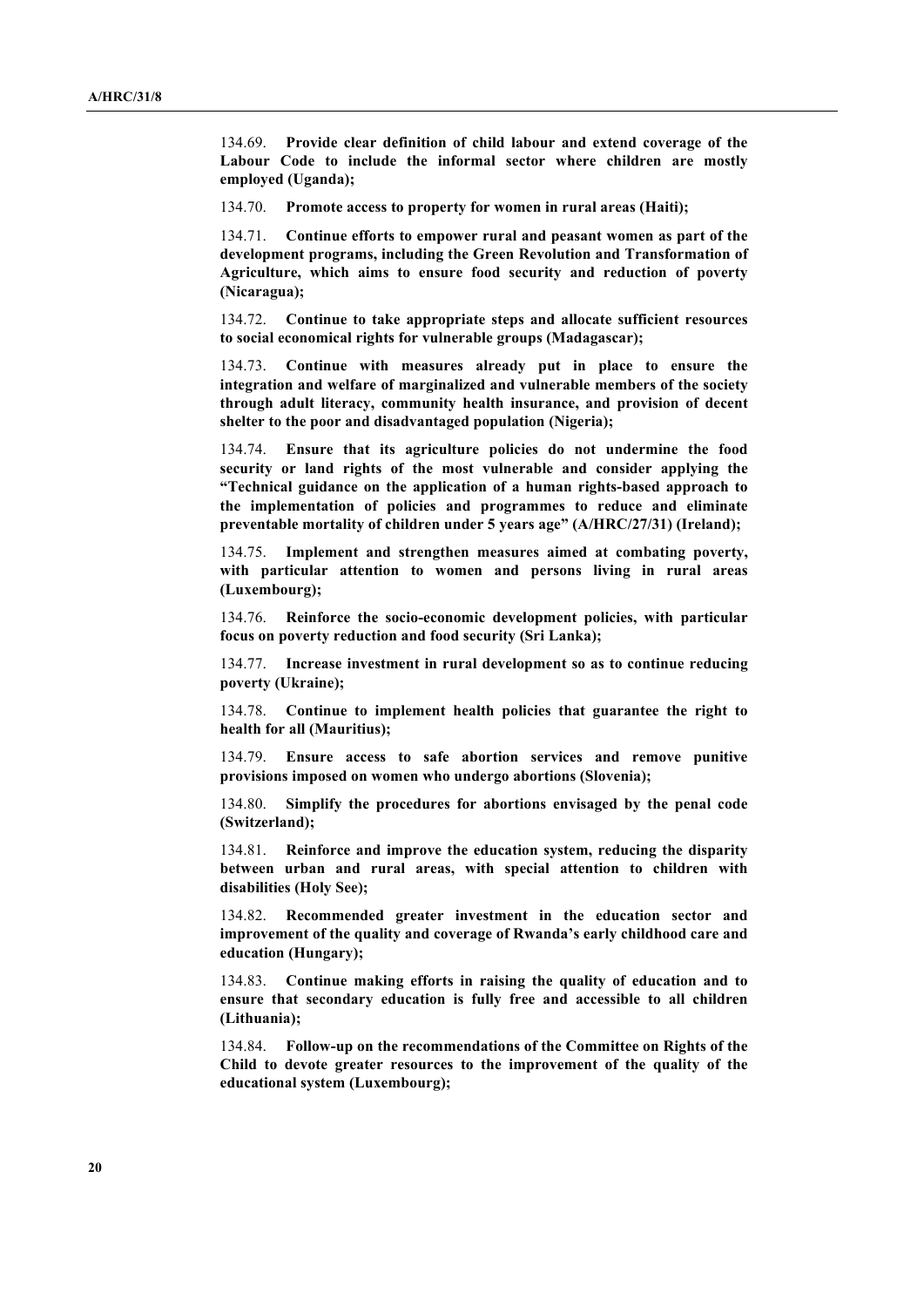134.85. **Take necessary measures to ensure quality education by providing sufficient training for teachers, ensuring the presence of quality school materials, books and appropriate infrastructure in all schools and available to all children, especially the most vulnerable children (Slovakia);**

134.86. **Increase budget allocation to the education sector to ensure fully free and an inclusive education for all children (Slovakia);**

134.87. **Continue to strengthen its ongoing efforts in the education system, to ensure quality universal primary and secondary education for all children (Sri Lanka);**

134.88. **Continue efforts to ensure access to education for all Rwandan children (Sudan);**

134.89. **Raise public awareness and include human rights in the school curricula (Sudan);**

134.90. **Establish programmes of training and education for human rights at various school levels (Morocco);**

134.91. **Develop programmes based on employability, entrepreneurship and microfinance in order to enable the young people to get better access to the labour market (Morocco);**

134.92. **Devote more resources to eliminating disparities in the educational system by ensuring access to education without discrimination and eliminating hidden education fees (Turkey);**

134.93. **Continue efforts to ensure the right to education (Algeria);**

134.94. **Continue to undertake steps to ensure access to quality education for all children (Armenia);**

134.95. **Overcome stereotypes and stigmas against people living with disabilities, and fully integrate them into society and guarantee the full enjoyment of their rights (Mexico);**

134.96. **Ensure asylum-seekers' rights and family reunification without discrimination (Holy See);**

134.97. **Continue efforts to address the remaining gaps in migrant workers' rights protection (Philippines);**

134.98. **Grant migrants facing expulsion procedures the right to have their cases examined by a competent authority (Benin);**

134.99. **Facilitate the return to Rwanda of Rwandan migrant workers who are not in possession of valid travel documents (Benin);**

134.100. **Guarantee the right to non-refoulement and the right to family reunification without distinction based on their legal status (Benin);**

134.101. **Continue efforts to realize the national development goals as stipulated in Vision 20/20 and Economic Development and Poverty Reduction Strategy (South Sudan);**

134.102. **Promote land use management for better safeguarding of property rights (Ukraine**)**.**

135. **The recommendations below did not enjoy the support of Rwanda and would thus be noted:**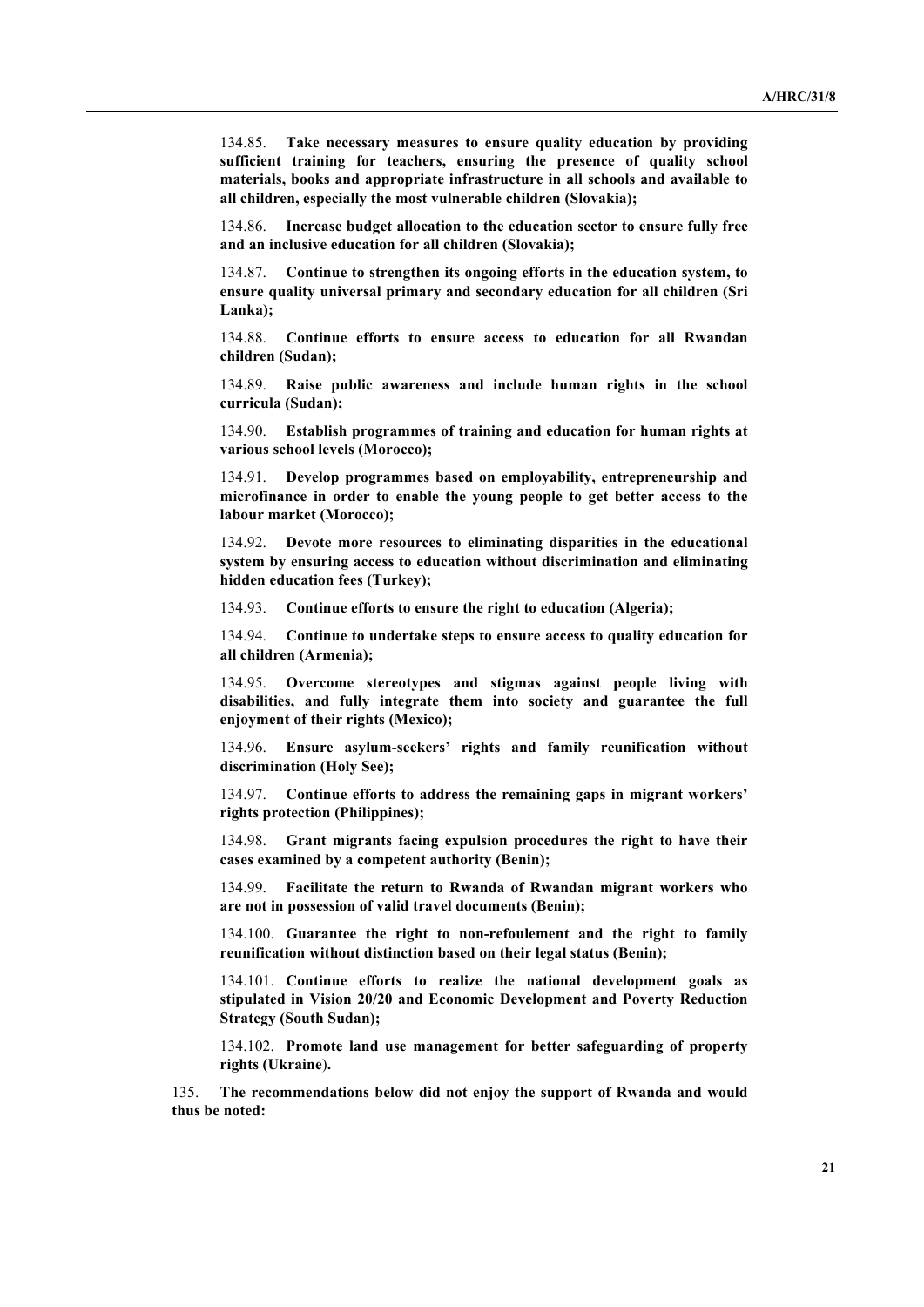135.1. **Ratify all the human rights conventions of which it is not yet a party (Bolivia (Plurinational State of));**

135.2. **Ratify the Rome Statute of the International Criminal Court (Italy);**

135.3. **Ratify the Rome Statute of the International Criminal Court (Latvia); Ratify Rome Statute of the International Criminal Court (Montenegro); Ratify the Rome Statue of the International Criminal Court (Switzerland); Ratify the Rome Statute of the International Criminal Court (Botswana); Ratify the Rome statute of the ICC (Austria);**

135.4. **Ratify the Rome Statute of the International Criminal Court (Luxembourg);**

135.5. **Ratify the Rome Statute of the International Criminal Court and implement it fully at national level, and accede to the Agreement on Privileges and Immunities of the Court (Slovakia);**

135.6. **Ratify the Rome Statute of the International Criminal Court and ensure that it is able to meet obligations to cooperate with the Court under that Statute (Australia);**

135.7. **Accede to the Rome Statute and fully align national legislation with the provisions of the Statute (Mexico);**

135.8. **Accede to the Rome Statute of the International Criminal Court and fully harmonize its national legislation to comply with it (Guatemala);**

135.9. **Accede to and fully align national legislation with the Rome Statute of the International Criminal Court (ICC) (Cyprus);**

135.10. **Ratify and fully align its national legislation with the Rome Statute of the International Criminal Court (Lithuania);**

135.11. **Fully align its national legislation with the Rome Statute of the International Criminal Court (ICC), to accede to the Rome Statute and the Agreement on Privileges and Immunities of the Court (APIC) (Estonia);**

135.12. **Accede to the Rome Statute of the International Criminal Court and the Agreement on the Privileges and Immunities of the ICC (Uruguay);**

135.13. **Accede to the Rome Statute of the International Criminal Court (Denmark);**

135.14. **Accede to the Rome Statute creating the International Criminal Court (France);**

135.15. **Consider ratifying the Rome Statute of the ICC, the ICPPED and the First Optional Protocol to the ICCPR (Ghana);**

135.16. **Review national legislation so as to reduce the high levels of female mortality caused by illegal abortion in the country, as well as the imprisonment of women for this reason (Uruguay);**

135.17. **Reform the penal code in line with international standards for freedom of expression, including by revising national security provisions (Austria);**

135.18. **Take legal and institutional measures to ensure that the reform of the security sector guarantees the strengthening of the civil, institutional and legal control of the security forces, as well as their operation within the framework of international human rights obligations (Costa Rica);**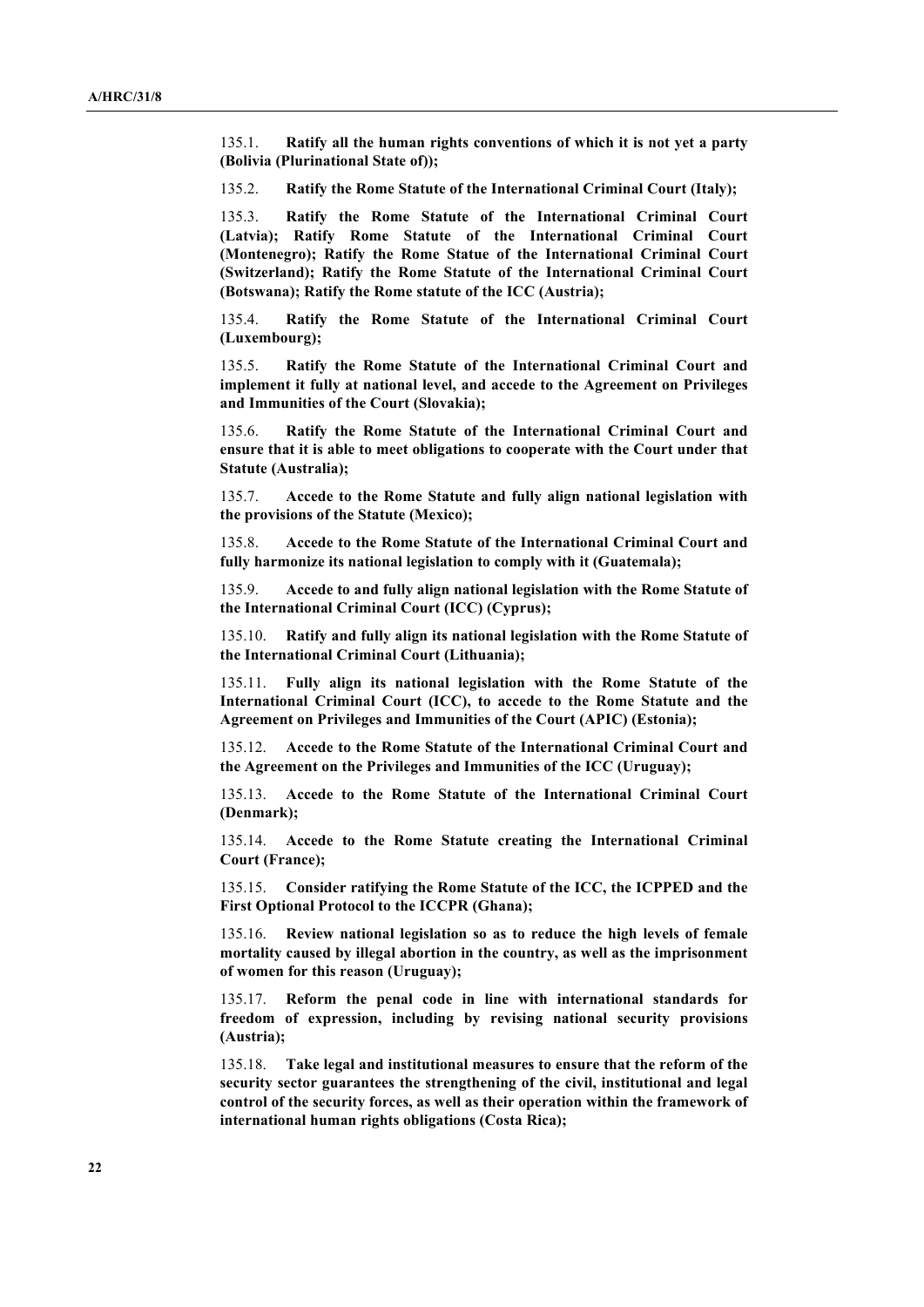135.19. **Keep working on the legislative framework for the recognition of the indigenous peoples in the country (Guatemala);**

135.20. **Enact specific laws and policies recognizing and protecting the work of human rights defenders and enabling safe and unhindered access to international human rights mechanisms (Hungary);**

135.21. **Create and maintain, in law and in practice, a safe and enabling environment, in which human rights defenders, journalists and civil society can operate free from hindrance and insecurity, in accordance with Human Rights Council resolutions 22/6, 27/5 and 27/31 (Ireland);**

135.22. **Develop and implement specific laws and policies to recognize and protect the work of human rights defenders (Austria);**

135.23. **Review its national legislation in order to strengthen media pluralism, provide for safety of journalists and human rights defenders and facilitate the functioning of NGOs so that these important actors can pursue their activities freely without undue interference, attacks or intimidation (Czech Republic);**

135.24. **Set up a new forum (type Joint Governance Assessment) that would allow the government to address the governance issues (including human rights) with development partners (Belgium);**

135.25. **Take the necessary measures to effectively regulate the acquisition, possession and use of firearms by civilians, in order to protect the human rights of all persons (Uruguay);**

135.26. **Adopt a comprehensive code against discrimination in all its forms (Turkey);**

135.27. **Adopt legislative and public policy measures to combat discrimination against ethnic minorities, and guarantee the respect of their civil and political rights (Colombia);**

135.28. **Conduct a thorough, transparent investigation into reports of missing persons related to the extensive 2014 security operation, holding accountable the individuals responsible (United States of America);**

135.29. **Adopt a comprehensive policy to avert the trafficking of children, in particular the disappearance of adolescent girls from refugee camps, and to protect them against exploitation, and especially child labour (Holy See);**

135.30. **Approve a comprehensive policy with specific measures aimed at addressing the deep rooted causes of trafficking in children and investigate the alleged disappearances of adolescent girls in the refugee camps (Panama);**

135.31. **Effectively enforce existing legislation in order to prevent and prohibit the practice of early marriages (Portugal);**

135.32. **Ensure the full application of the law in order to prevent child, early and forced marriage and to bring perpetrators of sexual violence perpetuated against children to justice (Sierra Leone);**

135.33. **Investigate allegations of arbitrary arrests and maltreatment of detained persons at the Gikondo Transit Centre, and bring the perpetrators to justice (Ghana);**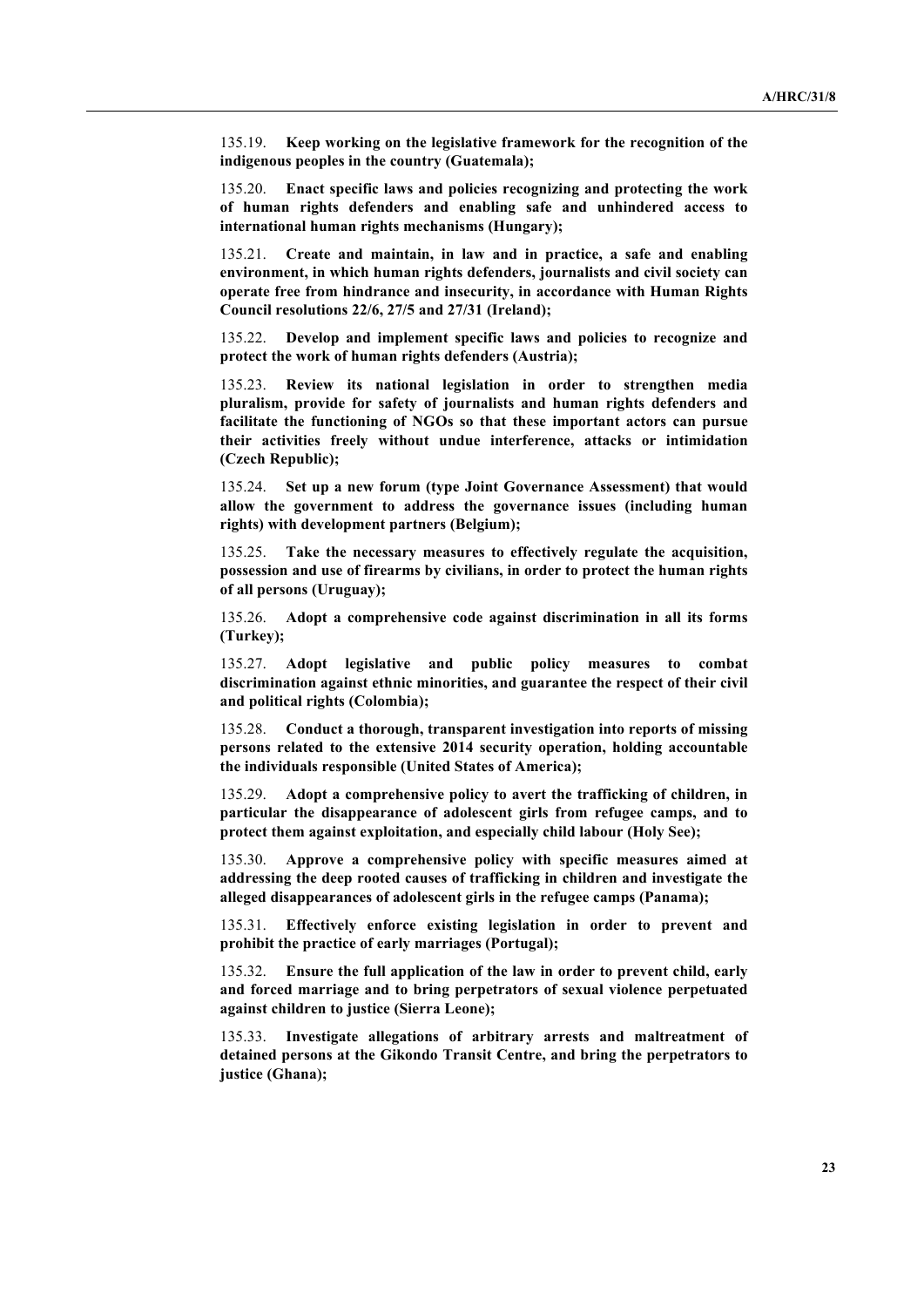135.34. **Ensure that the military or administrative detention meet the requirements of Rwandan law and international law, in particular as concerns the right to a fair trial (Belgium);**

135.35. **Ensure that no person is detained in secret or in unofficial facilities and to close such facilities (Lithuania);**

135.36. **Ensure that no person is detained in unofficial facilities and investigate and prosecute all cases of enforced disappearances (Slovenia);**

135.37. **Strengthen the independence of the justice system and prevent and refrain from political interference in prosecutions and trials (Hungary);**

135.38. **Strengthen the independence of the judiciary and the justice system (Kenya);**

135.39. **Strengthen the independence of the judiciary (France);**

135.40. **Strengthen the Justice system, safeguarding the independence of the judges and magistrates and ensure access of all people (including Batwas and asylum seekers) to justice without discrimination (Mexico);**

135.41. **Further eliminate corruption, to strengthen the independence of the justice system and to prevent political interference in prosecution and trials (Lithuania);**

135.42. **Strengthen the independence of the justice system in order to prevent political interference in prosecutions and trials (Namibia);**

135.43. **Ensure that human rights violations by law enforcement personnel, notably in cases of non-respect of delays of detention in police custody, arbitrary arrests and detention, and forced disappearances and torture, are investigated and the perpetrators brought to justice (France);**

135.44. **Take the necessary measures to ensure due process, and independence of witnesses, judges and prosecutors (Spain);**

135.45. **Ensure freedoms of expression, association and peaceful demonstration, in accordance with the Rwandan Constitution and international law with a view to the electoral cycle (Belgium);**

135.46. **Take steps to ensure that all individuals can fully exercise their rights to peaceful assembly, association and freedom of expression, without intimidation or harassment. This includes revising laws to facilitate NGO registration and operations, sanctioning excessive interference by State officials, and reforming the Penal Code and national security laws to ensure that provisions related to criminal defamation, libel and insult are consistent with international human rights obligations (Canada);**

135.47. **Respect and protect the freedom of expression online and offline, and the freedom of assembly and association, including by lifting obstacles regarding the registration and work of NGOs, and by acceding to the first optional protocol to the ICCPR (Estonia);**

135.48. **Support and facilitate the legal establishment of the Commission in charge of the self-regulation of the Media in Rwanda and provide adequate and sufficient resources so that it carries out its mandate freely and independently (Switzerland);**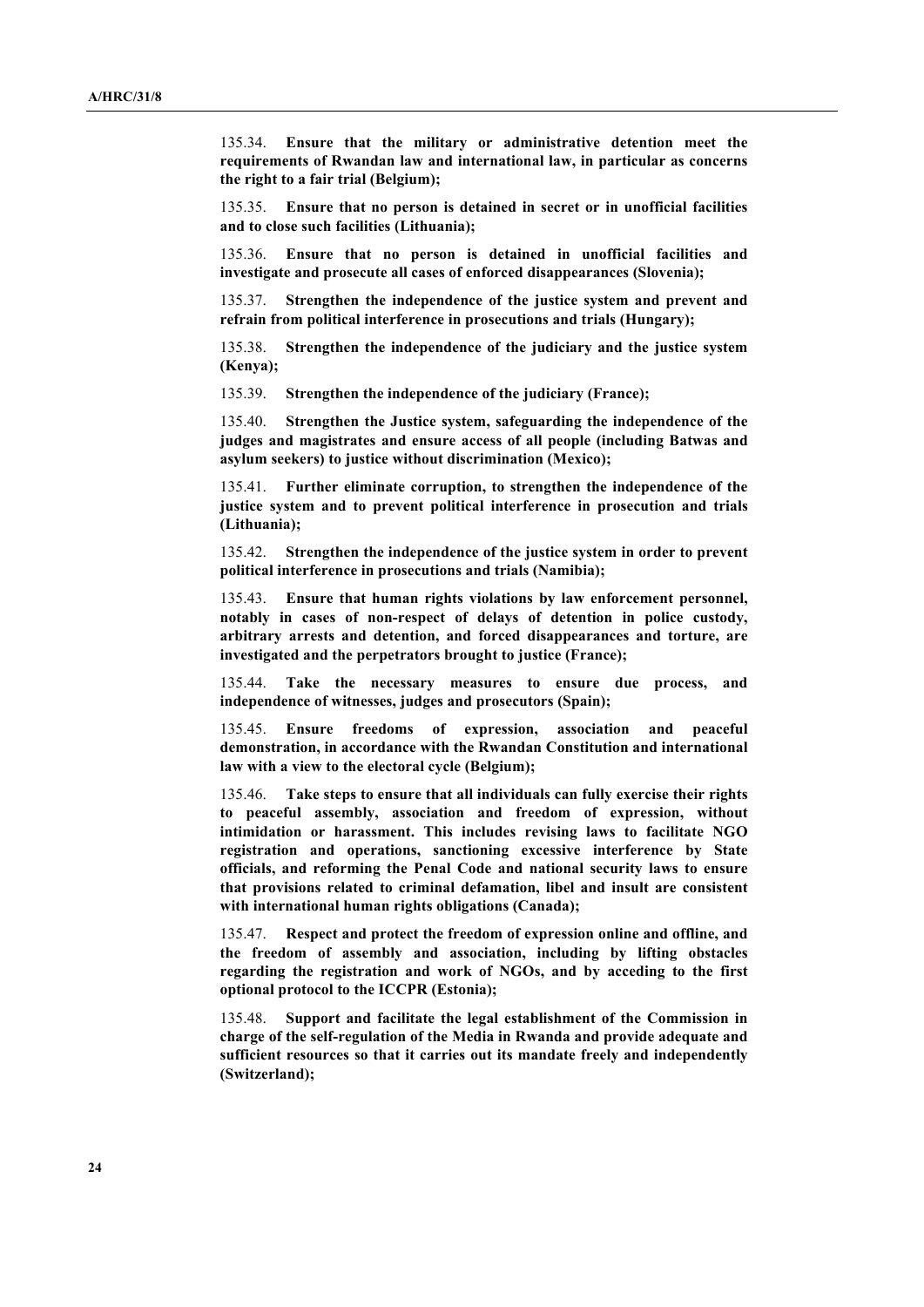135.49. **Take further steps to promote greater media freedoms, including by ensuring that the Rwanda Media Commission becomes a more independent self-regulatory body (Ghana);**

135.50. **Protect freedom and self-regulation of the press by clarifying and strengthening the competencies of the Rwanda Media Commission (Germany);**

135.51. **Provide full support to the Rwanda Media Commission and cease government interference with its work and the work of the media in general (Austria);**

135.52. **Take effective steps to ensure the implementation of the 2013 media reform legislation including the independence of Rwanda Media Commission, review legal provisions unduly restricting freedom of expression and the press and ensure that journalists are not harassed or intimidated (Sweden);**

135.53. **Fully guarantee the freedom of expression, particularly by ensuring that journalists can carry out their activities unhindered (France);**

135.54. **Take measures to ensure that the media works freely and prevent any intimidation of journalists (Spain);**

135.55. **Adopt appropriate measures to ensure the protection of human rights defenders, journalists and political opponents against acts of aggression and intimidation (Luxembourg);**

135.56. **Intensify the process of translating its commitments into progress on democratization, broadening political space and the protection of human rights defenders (Norway);**

135.57. **Fully guarantee the freedom of association, including for nongovernmental organizations working on human rights, notably by simplifying the registration process for NGOs (France);**

135.58. **Create an environment conductive to unhindered work of all political parties free from intimidation and harassment of those critical of the government, release all those imprisoned for their political views and foster the culture of political dialogue and political pluralism (Czech Republic);**

135.59. **Consider reducing the administrative processes for the registration of political parties (Paraguay);**

135.60. **Simplify procedures for registration and creation of political parties (Slovenia);**

135.61. **Allow opposition parties to carry out their activities without intimidation or hindrance; and release individuals prosecuted solely for the peaceful and legitimate expression of their views (Australia);**

135.62. **Do not to use the genocide ideology law to impede the activities of opposition parties, opposition and civil society (Norway);**

135.63. **Eliminate discrimination against women in law and in practice and take action to promote their participation in public life (Mexico);**

135.64. **Intensify measures to reduce chronic malnutrition of children (Germany);**

135.65. **Fulfil its obligations under ICESCR by taking pragmatic steps to address the problem of the high malnutrition of children (Ghana);**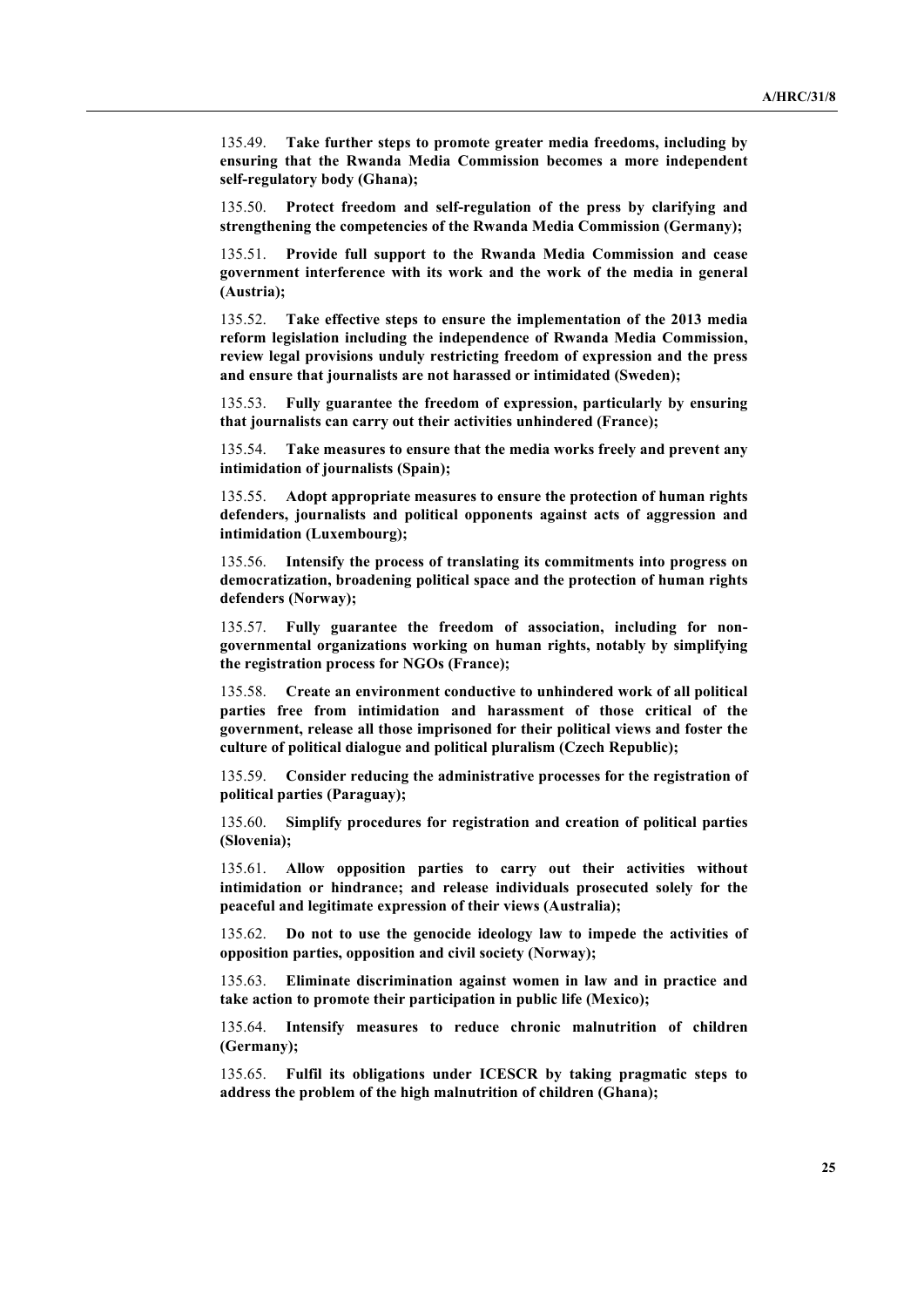135.66. **Take measures to reduce the high rate of maternal mortality and improve access to maternal health information and services, including antenatal, delivery, and post-natal care (South Africa);** 

135.67. **Reduce the high rate of maternal mortality and improve access to maternal health information and services (Albania);**

135.68. **Implement effective strategies and provide adequate funds to improve the quality of education and ensure inclusive and equal access to primary and secondary education for all children in Rwanda, including girls, children with disabilities and children belonging to minority groups and indigenous peoples (Latvia);**

135.69. **Ensure the rights of indigenous peoples, peasants and other people working in rural areas (Bolivia (Plurinational State of));**

135.70. **Consider intensifying Government efforts towards the effective and successful integration of historically marginalized Rwandans (Cabo Verde);**

135.71. **Strengthen the measures aimed at accessing health, education and other social services for the Batwa minority in conditions of equality (Spain);**

135.72. **Adopt measures to promote and protect the traditional and indigenous knowledge of Batwa (Albania);**

135.73. **Strengthen the measures to promote the social and economic inclusion of the Batwa community (Chile);**

135.74. **Accelerate the repeal of discriminatory legislative provisions and adopt measures to protect and promote the traditional knowledge of the Batwa minority in accordance with the United Nations Declaration on the Rights of Indigenous Peoples (Congo);**

135.75. **Guarantee the rights of the Batwa to the enjoyment of natural resources and provide them with adequate compensation in cases of expropriation (Haiti);**

135.76. **Uphold its responsibility to ensure the civilian nature of campus by implementing its humanitarian obligations in line with the 1951 Convention relating to the Status of Refugees (United Kingdom of Great Britain and Northern Ireland);**

135.77. **Investigate reports that Burundian refugees have been recruited from camps in Rwanda into armed groups, and ensure that the civilian nature of refugee camps is fully respected (United States of America**)**.**

136. **All conclusions and/or recommendations contained in the present report reflect the position of the submitting State(s) and/or the State under review. They should not be construed as endorsed by the Working Group as a whole.**